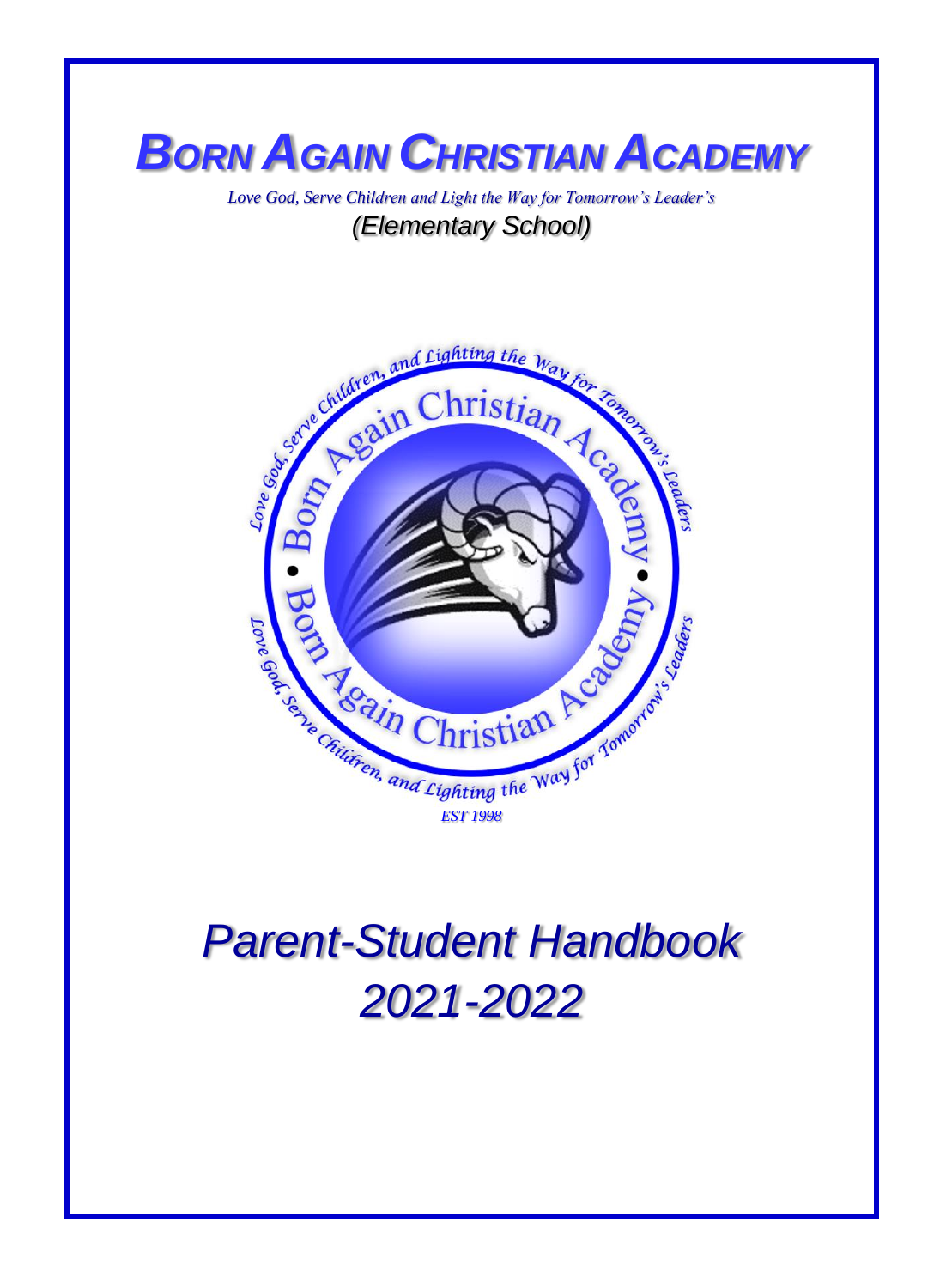## **TABLE OF CONTENTS**

| $\overline{4}$ |
|----------------|
| 5              |
| 5              |
| 5              |
| 5              |
| 5              |
| $\overline{7}$ |
| 9              |
| 9              |
| 10             |
| 10             |
| 11             |
| 12             |
| <sup>12</sup>  |
| 13             |
| 13             |
|                |
| 13             |
| 14             |
| -14            |
| 15             |
| 15             |
|                |
| 15             |
| 15             |
| 16             |
|                |
|                |
| 17             |
| 17             |
| 18             |
| 18             |
| 18             |
| 19             |
| 19             |
| 20             |
| 20             |
| 23             |
| 24             |
| 24             |
| 25             |
| 26             |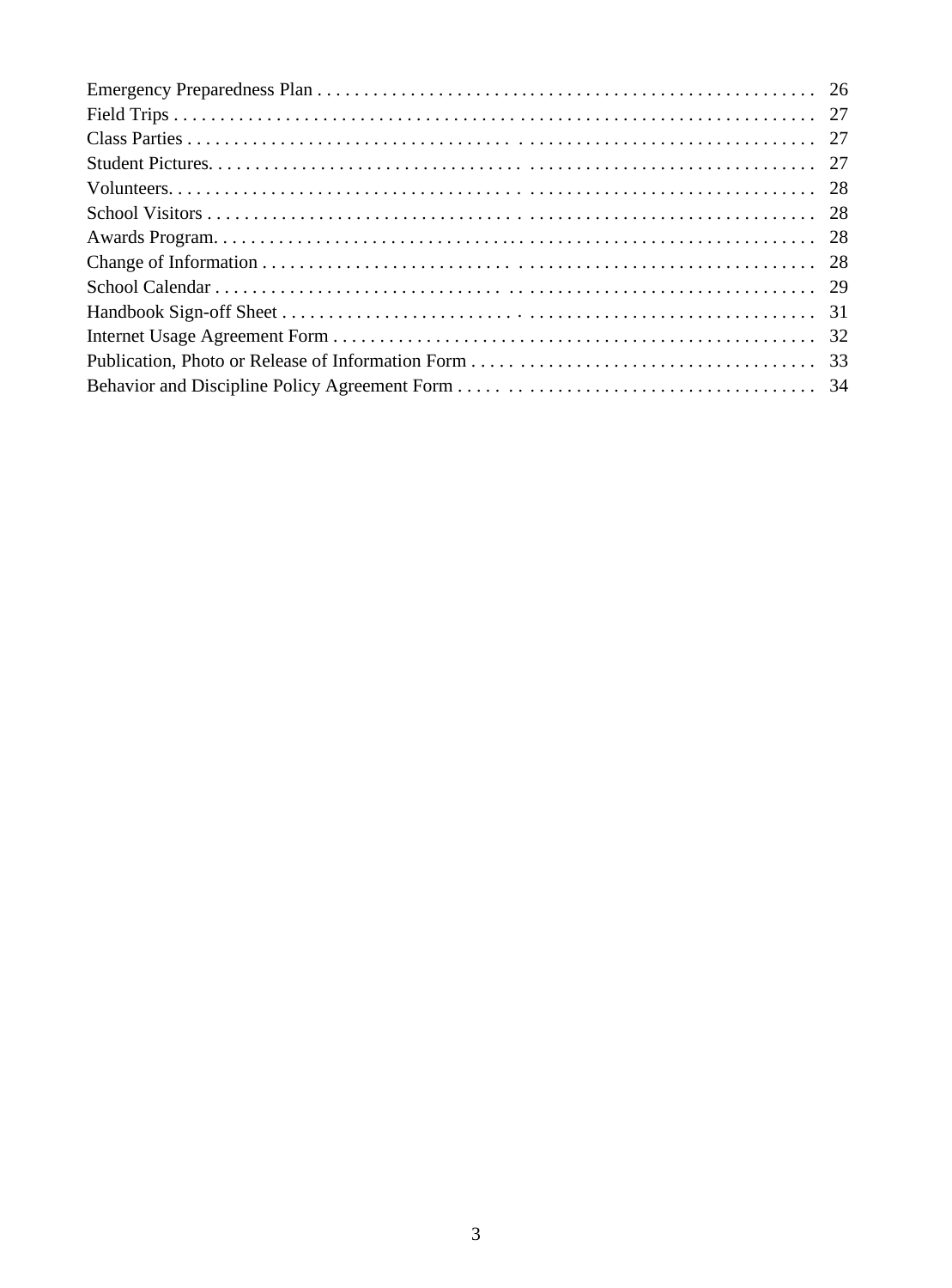

*Born Again Christian Academy & Preschool* 858 West Trinity Lane \* Nashville, TN 37207 (615) 228-2120 or (615) 228-1430 \* (615) 228-9598 (fax) \* [www.baca@bornagainchurch.org](http://www.baca@bornagainchurch.org)

Dear Parents and Students,

It is a pleasure to welcome you to Born Again Christian Academy. We are enthusiastically preparing for the 2021/2022 school year. Our staff is dedicated to providing a safe, secure and positive instructional environment for every child. Our goal is to focus on high standards and expectations for student achievement. We strive to provide students with the knowledge and skills that will enable them to become successful, productive citizens and disciples of Christ.

We would like to encourage you to become a partner with our staff in your child's education. Your involvement is vital to your child's success. Parents can become involved by checking daily assignments or notes from your child's teacher, attending school functions, and encouraging your child to do his/her very best each day. Reading with your child each day will also help your child be successful this year and in the future.

This parent and student handbook is provided to assist you with school rules, policies, and important dates so that your child will have a successful year at Born Again Christian Academy. We encourage you to sit down with your child to discuss the rules and your expectations. A discussion will help your child understand our expectations and will result in a better year.

Thank you for your support in helping BACA and your child have a blessed school year. If you have any questions, concerns, or problems, please contact the school office between 8:00 a.m. - 4:00 p.m. at 615- 228-2120 or 228-1430.

Born Again Christian Academy and Staff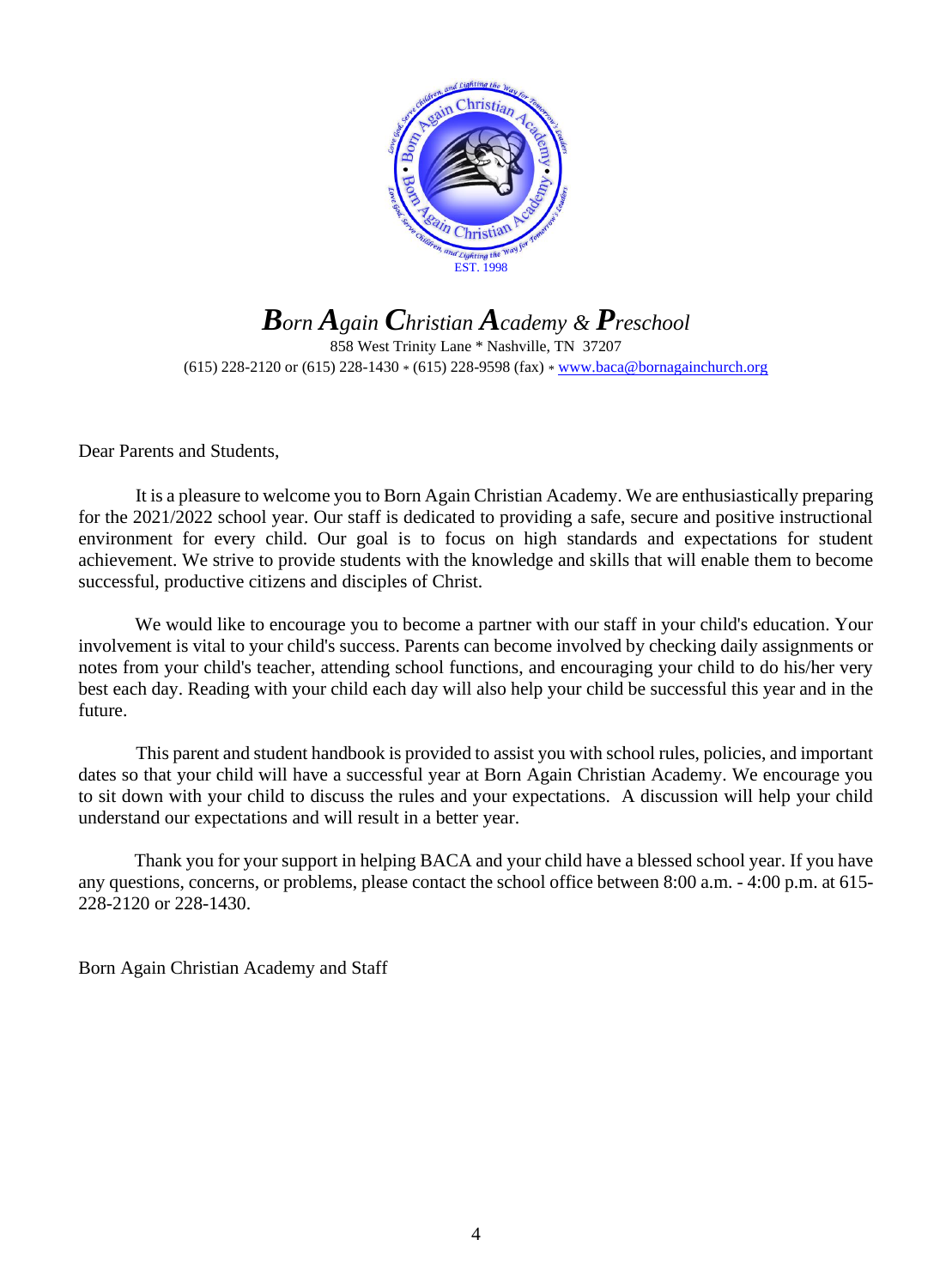#### **ABOUT BORN AGAIN CHRISTIAN ACADEMY**

Born Again Christian Academy and Preschool, a subsidiary of Born Again Church, established its first kindergarten class in 1998. Since that time, BACA kindergarten graduates have consistently scored in the top 90 percentile of the Stanford Early School Achievement Test. BACA is also a member of the Association of Christian Schools International. Students are instructed by caring, credentialed teachers who facilitate their growth and development in all areas: physical, social, emotional, academic and spiritual, utilizing varied learning experiences. Each class will have developmentally appropriate activities that are customized for their instructional level. The students will gain skills facilitating self-confidence, respect for others, and a positive attitude towards learning, all with a Biblical foundation.

#### **VISION STATEMENT**

Our vision statement is: Love God, Serve Children and Light the Way for Tomorrow's Leaders.

#### **MISSION STATEMENT**

We believe a proper education begins with a clear understanding of the Bible. A Christian education is not complete unless it is brought about by the combined efforts of the home, church and school. Born Again Christian Academy was established to help support the efforts of parents and their church.

#### **PURPOSE**

Born Again Christian Academy exists to glorify God by offering a Christ-centered, quality education for students that assists parents in training their children to be productive members of society and disciples of Jesus Christ. Our goal is to develop and encourage growth in every area of their lives; spiritually, intellectually, emotionally, socially and physically, according God's Word and relying on the Holy Spirit.

#### **SCHOOL PHILOSOPHY**

Born Again Christian Academy considers the school a ministry of the church. Its philosophy in regards to the overall operation is based upon the Biblical command found in Proverbs 22:6, **"Train up a child in the way he should go, and when he is old, he will not depart from it."** With Bible instruction undergirding the curriculum, Born Again Christian Academy is dedicated to the ideal of helping each student realize the full potential God has instilled in each student. Because we value each child as a unique and special creation, we strive to provide a learning environment in which students can excel.

We strive to provide a quality academic program which is taught in the light of God's Word. A structured classroom setting is achieved by teaching students:

- To develop self-discipline, self-motivation and responsibility.
- To instill honesty and integrity within the school family.
- To develop a positive attitude toward learning.
- To grasp concepts fundamental to formal education.
- To develop skills in observing, exploring and forming conclusions.
- To learn effective communication skills.
- To develop physical growth and motor coordination.
- To develop sound health and safety habits.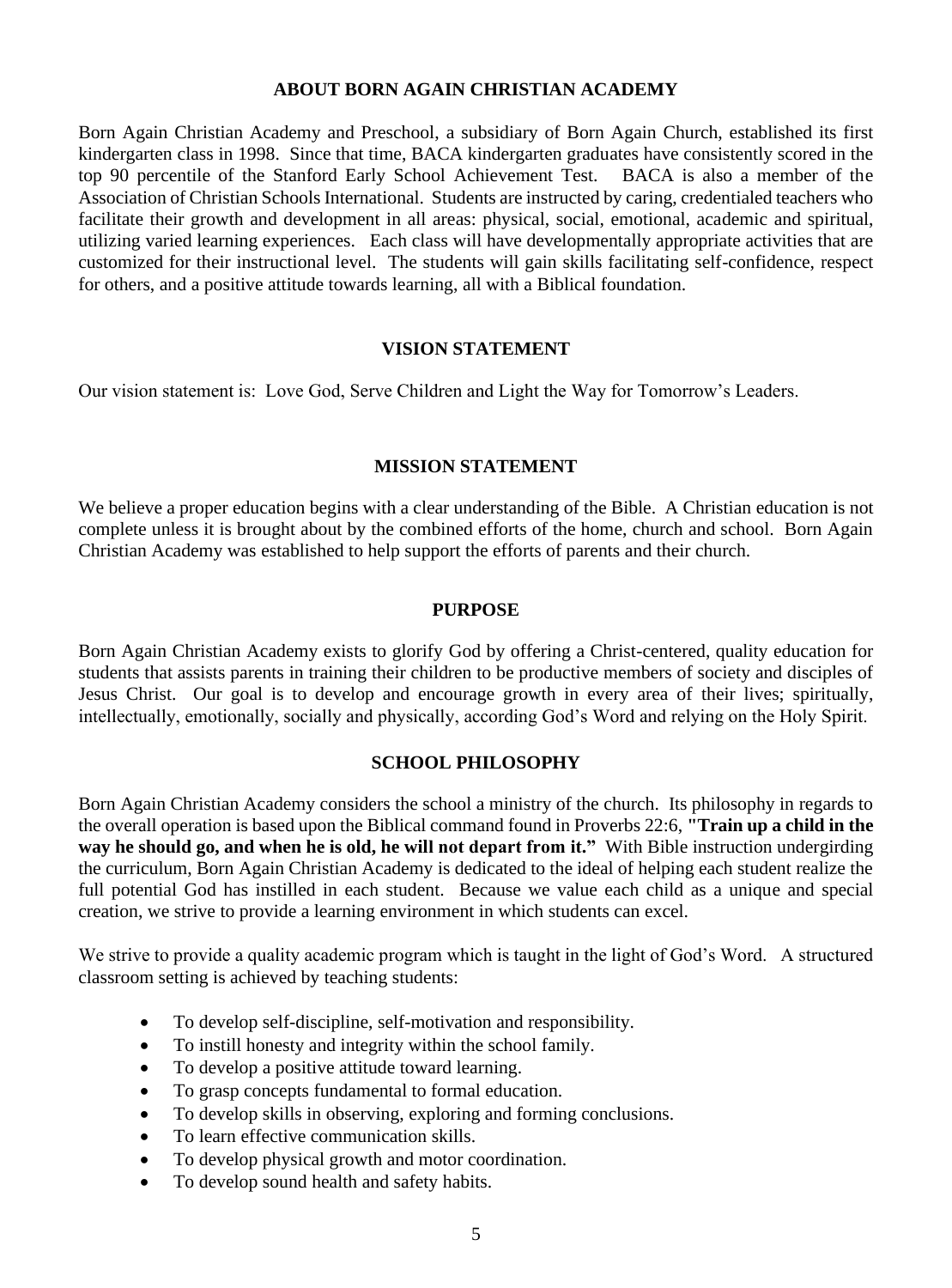- To attain competence in dealing with emotions and to become self-reliant.
- To grow in awareness and understanding of nature, as well as the cultural and social environment.
- To instill Christian morals and principles based on the Bible and the teachings of Jesus Christ.
- To accept God's love, the Bible, and the church as vital factors in a well-rounded life.
- To receive opportunities to discover and develop their spiritual gifts.
- To learn peaceful means to resolve conflicts and interpersonal problems.
- To learn the value of voluntary service.
- To exhibit courtesy, dignity and respect for others.
- To create an atmosphere where teachers, staff, students and parents share the responsibility for the support of the school's mission.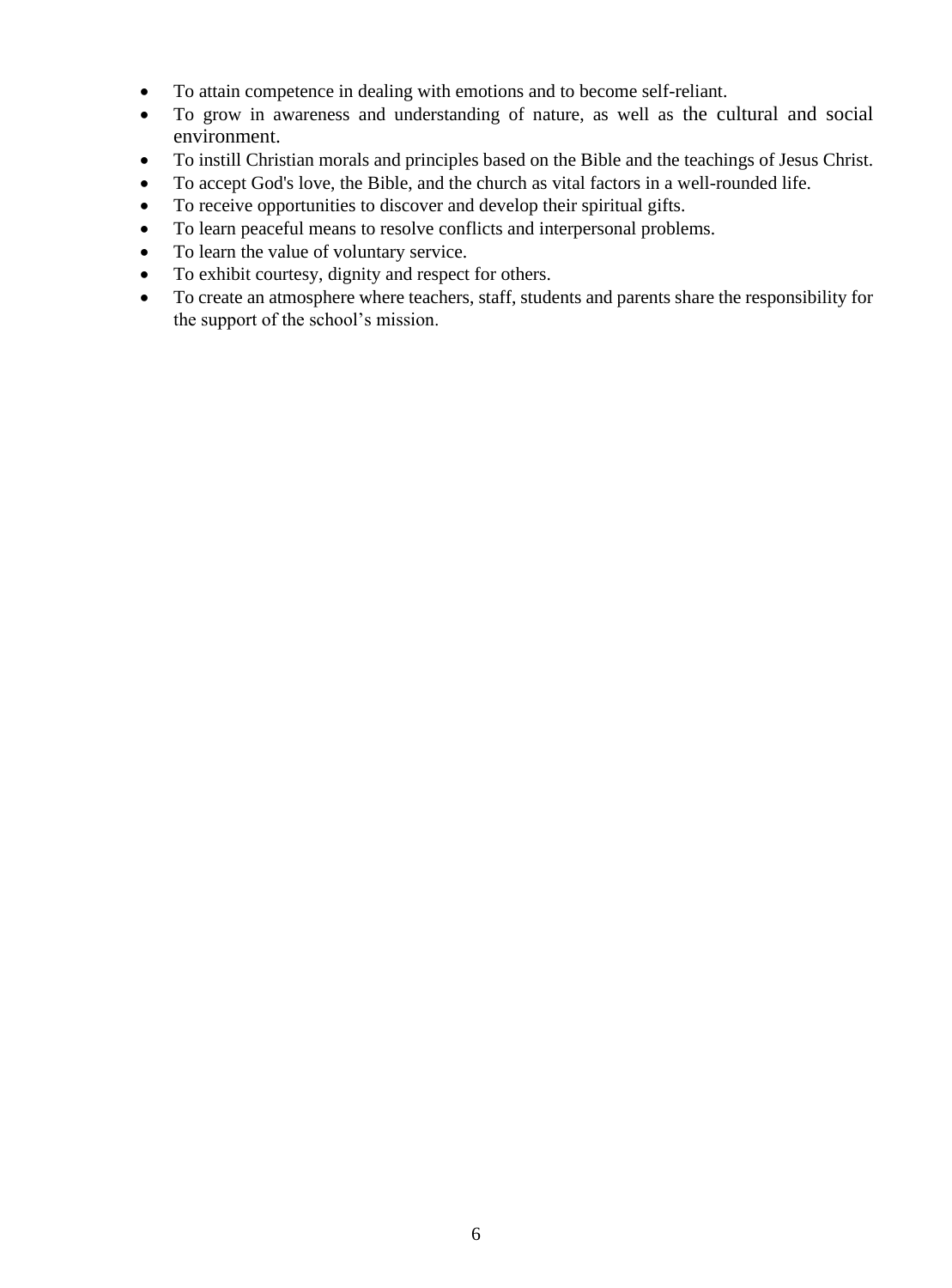#### **BORN AGAIN CHRISTIAN ACADEMY STATEMENT OF FAITH**

#### *What we believe...*

**THE SCRIPTURES** - The Bible is the inspired Word of God, the product of holy men of old who spoke and wrote as they were moved by the Holy Spirit. The New Covenant, as recorded in the New Testament, we accept as our infallible guide in matters pertaining to conduct and doctrine  $(2 \text{ Tim. } 3:16; 1 \text{ Thess. } 2:13;$ 2 Peter 1:21).

T**H**E **GODHEAD** - Our God is One, but manifested in three persons - the Father; the Son, Jesus Christ; and the Holy Spirit; being co-equal (Phil 2:6). God the Father is greater than all; the sender of the Word and the Begetter (John 14:28; John 16:28; John 1:14). The Son is the Word flesh-covered, the One Begotten, and has existed with the Father from the beginning (John 1:1, John 1:18; John 1:14). The Holy Spirit proceeds forth from both the Father and Son and is eternal (John 15:26).

We affirm the deity of our Lord Jesus Christ, His virgin birth, His sinless life, His miracles, His vicarious and atoning death through His shed blood, His bodily resurrection, His Ascension to the right hand of the Father, and His personal return to power and glory.

**MAN**, H**I**S **FALL, and REDEMPTION** - Man is a created being, made in the likeness and image of God, but through Adam's transgression and fall, sin came into the world. "All have sinned, and come short of the glory of God." As it is written, "There is none righteous, no not one." Jesus Christ the Son of God, was manifested to undo the work of the devil and gave His life and shed His blood to redeem and restore man back to God (Rom. 5:14; Rom. 3:10; Rom. 3:23; 1 John 3:8).

Salvation is the gift of God to man, separate from works and "the law, and is made operative by grace through faith in Jesus Christ, producing works acceptable to God (Eph. 2:8).

**ETERNAL LIFE and the NEW BIRTH** - Man's first step toward salvation is godly sorrow that worketh repentance. The New Birth is necessary to all men, and when experienced produces eternal life (2 Cor. 7:10; 1 John 5:12; John 3:3-5).

**WATER BAPTISM** - Baptism in water is by immersion, is a direct commandment of the Lord, and is for believers only. The ordinance is a symbol of the Christian's identification with Christ, His death, burial, and resurrection (Matt. 28:19; Rom. 6:4; Col. 2:12; Acts 8:36-39).

**HOLY COMMUNION** - Communion, or the partaking of the Lord's Table, is a divinely instituted ordinance (Matt. 26:26-29; Luke 22:19, 29; 1 Cor. 11:23-26). The bread and wine are symbolic of the body and blood of the Lord Jesus Christ, and the ordinance is a memorial of His death for our redemption. "For as often as ye eat this bread and drink this cup, ye do show the Lord's death till he come." Believers are commanded to participate in this ordinance after examining themselves.

**THE WORK of the HOLY SPIRIT** - We believe in the present ministry of the Holy Spirit by Whose indwelling the Christian is enabled to live a godly life. We affirm the fullness of the Holy Spirit as the empowerment of the Christian for witness and service. We believe that the Holy Spirit provides one or more spiritual gifts to all believers, manifesting them as He wills. We believe that all the gifts of the Holy Spirit are operative today (Gal. 5:.16-25; Acts 1 :8; 1 Cor. 12:4-11).

**BAPTISM in the HOLY GHOST** - The Baptism, in the Holy Ghost and fire is a gift from God as promised by the Lord Jesus Christ to all believers in this dispensation and is received subsequent to the new Birth. This experience is accompanied by the initial evidence of speaking in other tongues as the Holy Spirit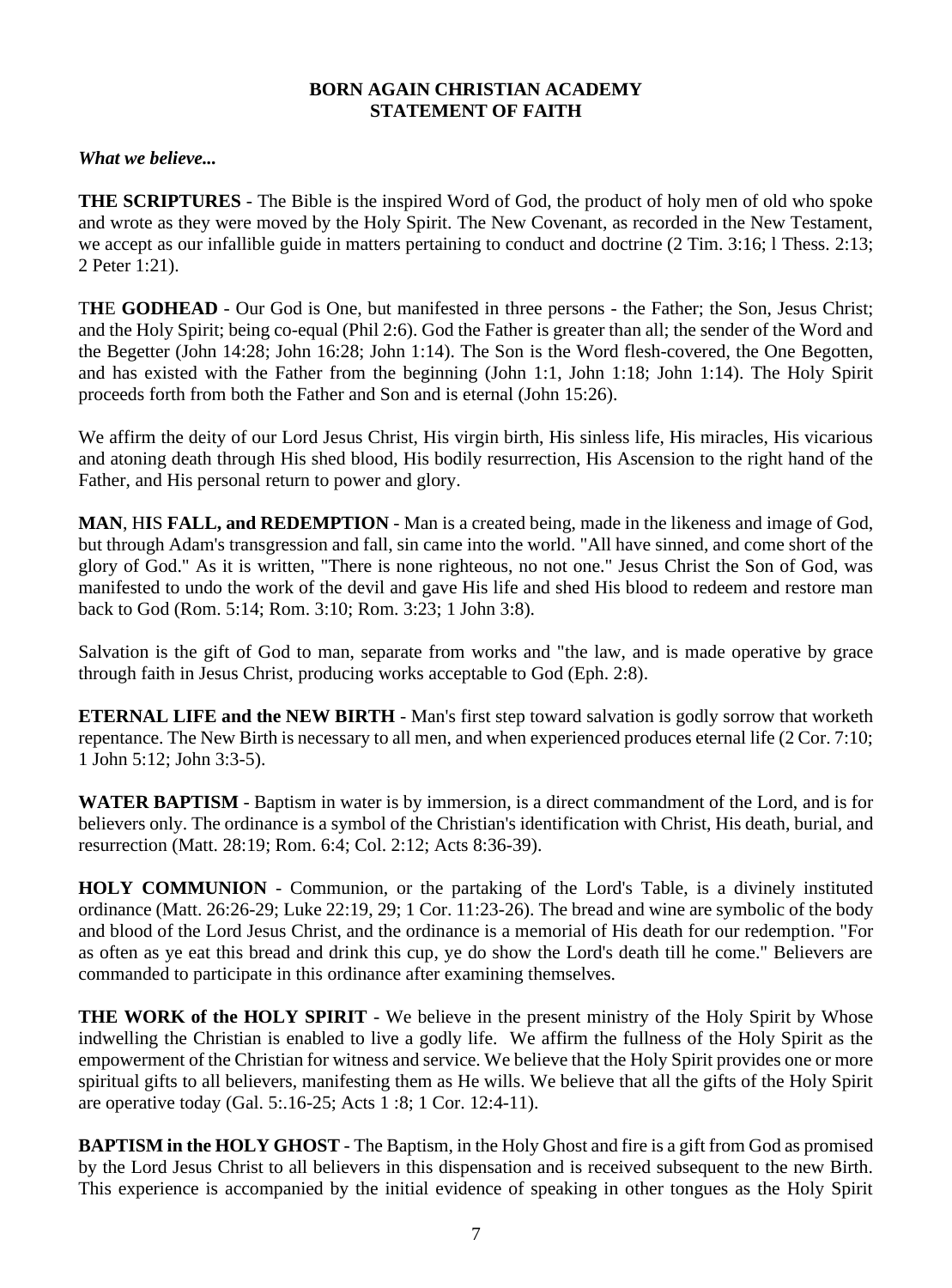Himself gives utterance (Matt. 3:11; John 14:16-17; Acts 1 :8: Acts 2:38-39; Acts 19:1-7; Acts 2:4).

**SANCTIFICATION** - The Bible teaches that without holiness no man can see the Lord. We believe in the Doctrine of Sanctification as a definite, yet progressive work of grace, commencing at the time of regeneration and continuing until the consummation of salvation at Christ's return (Heb. 12:14; 1 Thess. 5:23; 2 Peter 3:18; Phil 3:12-14; 1 Cor. 1:30).

**DIVINE HEALING** - We believe healing is for the physical ills of the human body and is wrought by the power of God through the prayer of faith, and by the laying on of hands. It is provided for in the atonement of Christ, and is the privilege of every member of the Church today (Mark 16:18; James 5:14-25; 1 Peter 2:24; Matt. 8:17; Isa. 52:4-5).

**RESURRECTION of the JUST** and **the RETURN of OUR LORD** - The angels said to Jesus' disciples, "This same Jesus shall so come in like manner as ye have seen him go into heaven." His coming is imminent. When He comes, "... the dead in Christ shall rise first; then we which are alive and remain shall be caught up together with them in the clouds, to meet the Lord in the air..." (Acts 1 :11; 1 Thess. 4:16-17). Following the Tribulation, Jesus shall return to earth as King of kings, and Lord of lords, and together with His saints, who shall be kings and priests, He shall reign a thousand years (Rev. 20:6).

**HELL and ETERNAL RETRIBUTION** - The one who physically dies in his sins without accepting Christ is hopelessly and eternally lost, doomed to the Lake of Fire and therefore, has no further opportunity of hearing the Gospel or repenting. The Lake of Fire is literal. The terms "eternal" and "everlasting" used in describing the duration of the punishment of the damned in the Lake of Fire, carry the same thought and meaning of endless existence as used in denoting the duration of joy and ecstasy of saints in the presence of God (Heb. 9:27: Rev. 19:20).

**THE CHURCH of JESUS CHRIST** - We affirm the one, universal Church which is the Body of Christ. We affirm Christ as its Head. We believe all who are born again are its members (1 Cor. 12:12-27). The Church's purpose is to offer worship to God, fellowship, ministry an instruction to itself, and evangelism and service to the world. We affirm the ministries set forth in Ephesians 4:11 and 1Corinthians 12:28.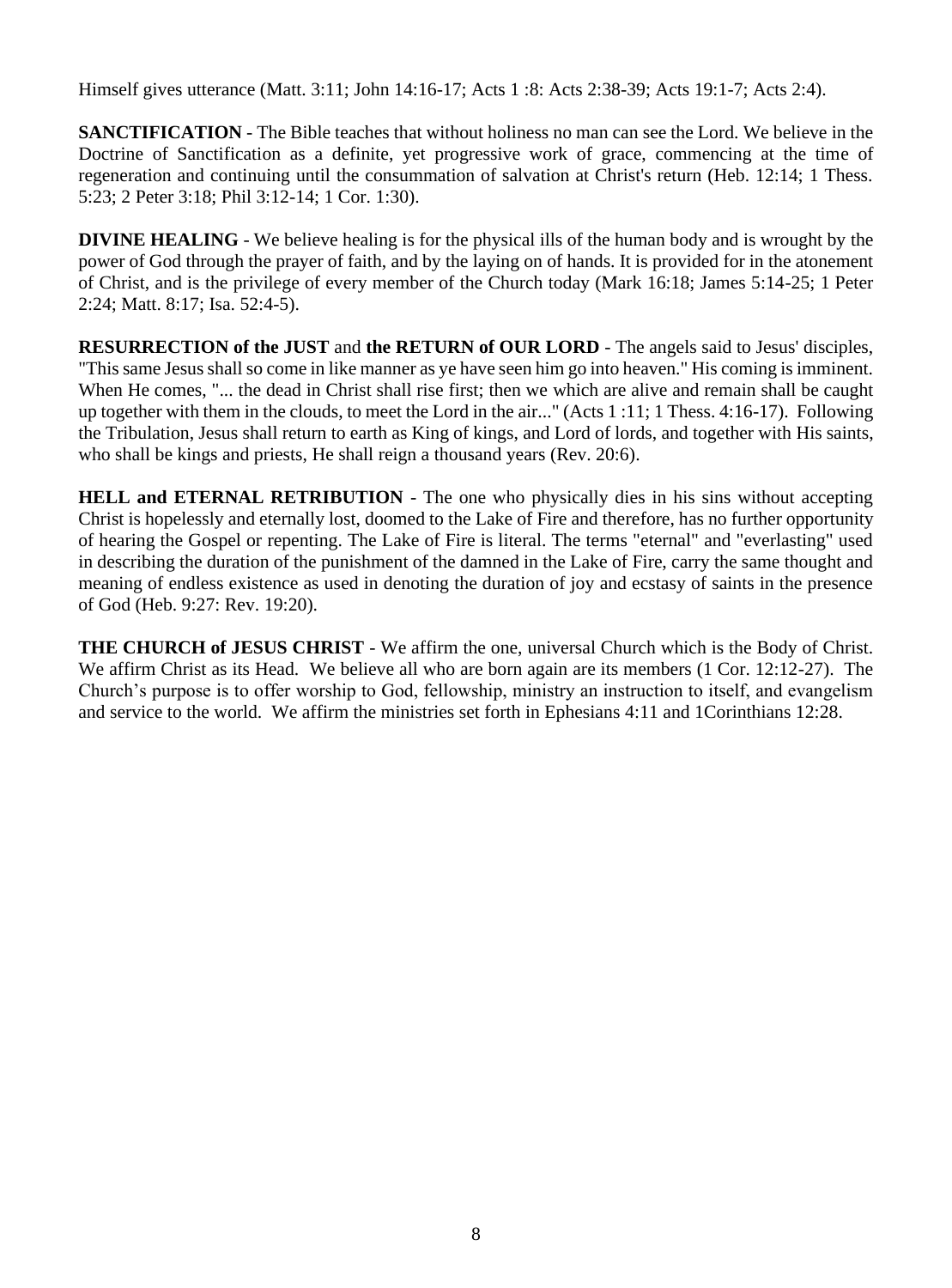#### **SCHOOL HOURS**

All Grades 8:00 a.m. - 3:00 p.m. Morning Care 7:00 a.m. - 7:30 a.m. and Aftercare 3:15 p.m. - 5:30 p.m.

#### **ADMISSION POLICY**

Born Again Christian Academy strives to provide a Christian education for any student whose family so desires Biblical training as the foundation for their children. Admission is for students whose parents wish to have them taught to love and serve the Lord with all their heart, soul, mind, and strength (Mark 12:30). Enrollment is open to all students whose parents desire this type of Christian training and will uphold the school in its philosophy, training, and discipline. As a private Christian school, admission is a privilege and not a right. This privilege may be forfeited and enrollments terminated should a student, new or returning violate the standards explained in the handbook or any other rule of conduct as defined by the school administration. Records from previous schools, admission testing or screening, an interview with a parent or a prospective student, and any other pertinent data may be used to determine whether the applicant appears able to successfully complete the programs of the school.

Born Again Christian Academy is a private Christian school open to any qualified student without regard to race, religion, sex, color, national, or ethnic origin. In a manner consistent with all applicable laws and regulations, it does not discriminate on the basis of race, religion, sex, color, national, or ethnic origin in the administration of its educational policies, programs, and activities, including its admission policies, scholarship and loan programs, employment practices, athletic and other school-administered programs generally accorded or made available to students at the school.

A child entering kindergarten shall be no less than five years of age on or before August 15. However, a child does not have to enroll in school at five years of age, but enrollment must occur no later than the child's seventh birthday. A child entering the first grade shall be no less than six years of age on or before August 15.

All new students must present copies of their birth certificate and social security card. New students are also required to be legally immunized and present proof of immunization and physical exam prior to school admittance. If students are entering Born Again Christian Academy from another school, parents must sign a request for transfer of records to be sent from the previous school to Born Again Christian Academy.

Students are tentatively accepted at Born Again Christian Academy after an application for admission has be submitted, and both registration and curriculum fees have been paid. Parents will be notified of acceptance by mail or e-mail. Should a student not be accepted, the registration and curriculum fees will be refunded. Otherwise, the registration fee is non-refundable and non-transferable. Applications received after the class has been filled will be put on a waiting list.

In the event a student has registered and has been accepted, but fails to pay the first month's tuition by the first day of school, the student's registration will become void and the opening in the class filled with the first available applicant on the waiting list.

One hundred percent of the tuition will be refunded if the student withdraws before the school begins. All withdrawals must be made in writing to the office and shall be effective when such notice is delivered to the school. The registration fee cannot be refunded, but 50% of the curriculum fee will be refunded if the student withdraws before school begins.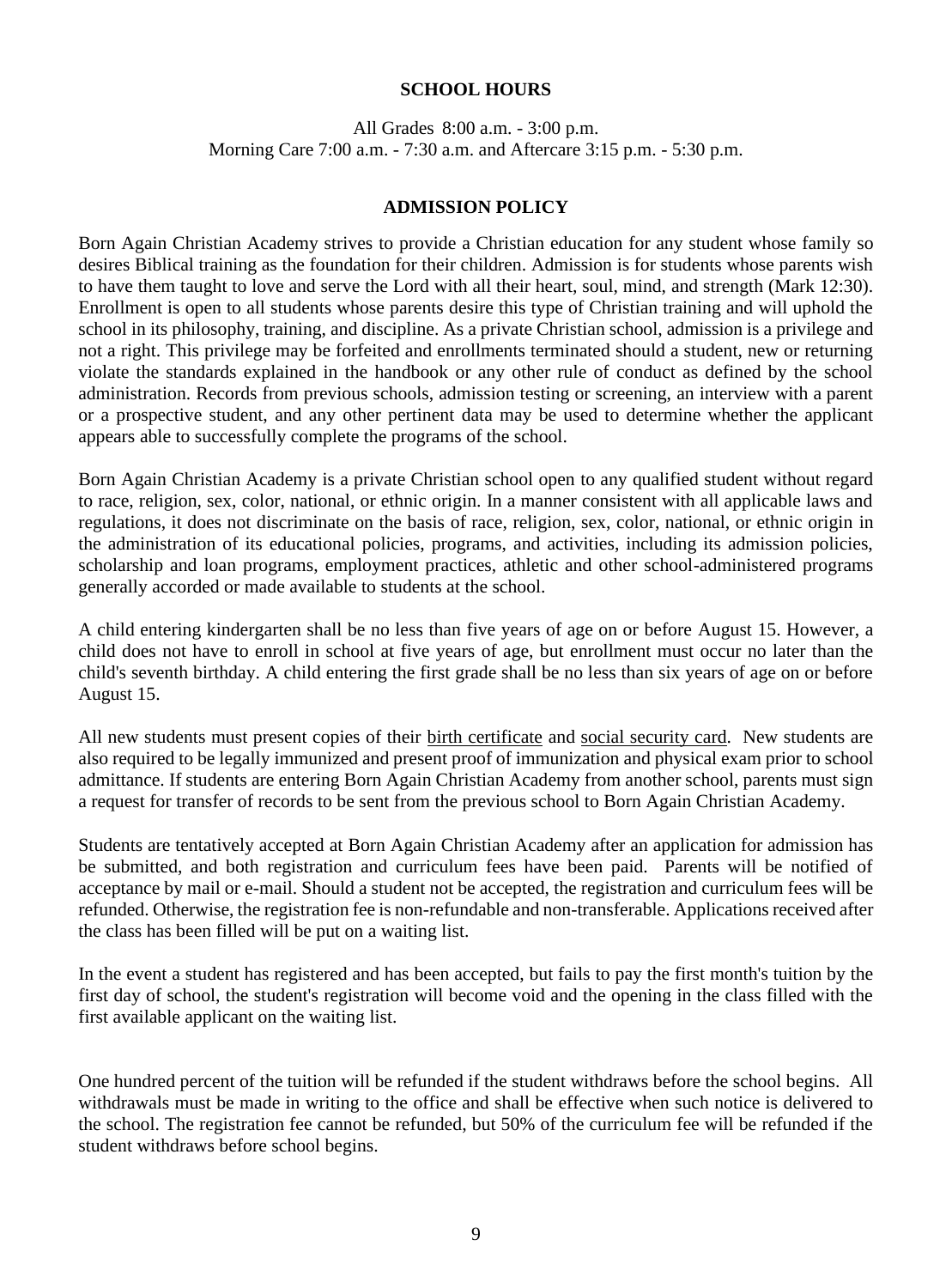Students attending Born Again Christian Academy and Preschool will be given re-enrol1ment preference until April first (1st) of each school year. Each student's status win be reviewed yearly and the student will be re-enrolled on the basis of academic progress and disciplinary records.

Parents will not be allowed to enroll a child in Born Again Christian Academy if they still owe money to a previous school, Little Saints Comprehensive Learning Center, or Born Again Christian Academy for past schooling.

#### **CHILD ABUSE/NEGLECT**

Tennessee State Law mandates that school teachers and administrators having knowledge of, or reasonable cause to suspect that a child coming before his/her official or professional capacity is abused or neglected, shall report the circumstances to the social services board. We do not treat such things lightly and will report evidence to the proper authorities.

#### **TUITION**

Tuition fees are payable in advance or in monthly installments. All tuition payments are automatically drafted; payments are made on the  $1<sup>st</sup>$  of each month (depending on which payment option is chosen). A 10% discount will be given if the annual tuition is paid in full by August 1. When an account is not paid by the last day of the month in which it is due and the parents have made no acceptable arrangements, the student will be temporarily suspended until proper arrangements to bring the students account current can be reached between the parent and school. If the account is not made current by midnight of the fifth day of the following month, the child will not be permitted to return. The obligation to pay for educational services rendered will not be alleviated by suspension or withdrawal. A contract is entered into when tuition payments are arranged. Contractual agreements cover an obligatory period of one academic year. For other fees and payments (see School Fees), make checks payable to Born Again Christian Academy or BACA. A \$30.00 service fee will be added for each returned check. After the second returned check within the school year, the account will be placed on a cash-only basis.

Tuition is calculated on the basis of the entire school year; therefore, no reductions can be made for vacations or school holidays. Further, reductions cannot be made for tuition for absence during the school year. If a student leaves the school for any reason during the school year, or enters after the school year has begun, charges are pro-rated according to the actual number of days enrolled.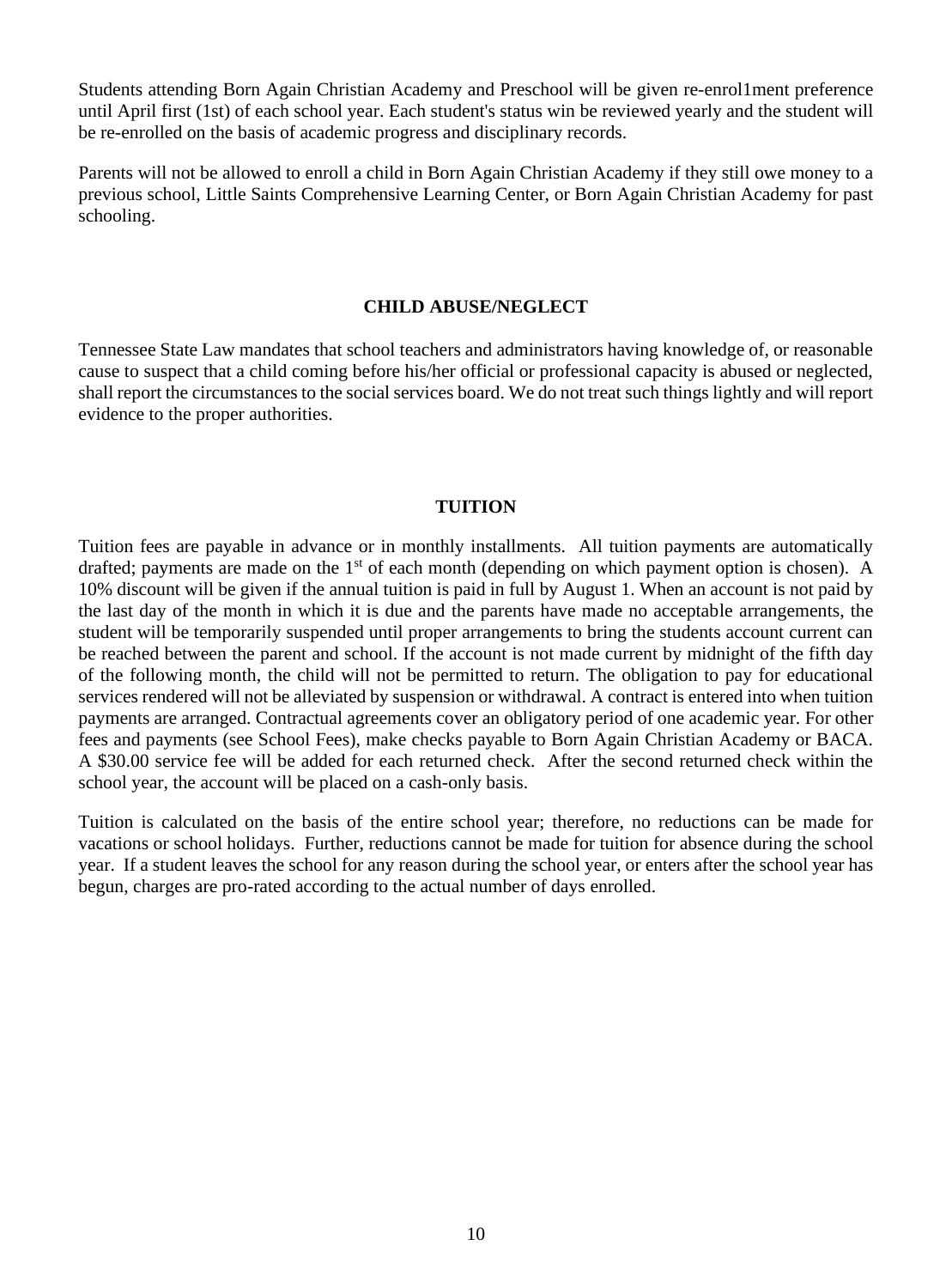#### **SCHOOL FEES**

School fees are defined as fees for activities that occur during regular school hours, including registration, curriculum, field trips, parties and any other class activities/ projects *(Note: The curriculum fee is nonrefundable once it has been used by the student).* Parents are also required to purchase school supplies and uniforms for their children. Fees may also be charged for a copy of a student's record. Please make checks payable to Born Again Christian Academy or BACA.

School fees do not include reasonable charges for lost or destroyed textbooks, library books, workbooks, or any other property of the school, or debts incurred pursuant to withholding of student grades for debts owed to the school.

#### **2021/ 2022 Tuition/ Fees Information**

**Registration Fee** New Students \$125.00

Returning Students: \$75.00

(*The registration fee is nonrefundable and must be payable with admission application).*

**Elementary Tuition Fees** *(*Kindergarten *– 4 th Grades)* Payments are due on the 1<sup>st</sup> of each month.

| <b>Monthly Tuition Plan:</b>                                     | <b>Option 1:</b>                                                              | Monthly Tuition Plan (\$650.00 per month for 10<br>months) – (first monthly payment is due $8/1/21$<br>& the last monthly payment due $5/1/2022$ ) |  |  |  |
|------------------------------------------------------------------|-------------------------------------------------------------------------------|----------------------------------------------------------------------------------------------------------------------------------------------------|--|--|--|
|                                                                  | <b>Option 2:</b>                                                              | One-time Payment Tuition Plan (10% discount,<br>covers 10 months) $-$ \$5,850.00 (payment is due<br>8/1/21                                         |  |  |  |
| <b>Aftercare Service</b> (optional):<br>$3:15$ p.m. $-5:30$ p.m. | <b>Option 1:</b>                                                              | Aftercare Services (\$150.00 per month for 10<br>months) – (first monthly payment is due $8/1/21$<br>& the last monthly payment due $5/1/2022$ )   |  |  |  |
|                                                                  | <b>Option 2:</b>                                                              | One-time Aftercare Services Payment Plan<br>(10% discount, covers 10 months) $- $1,350.00$<br>(payment is due $8/1/21$ )                           |  |  |  |
| <b>Other Fees:</b>                                               | <b>Graduation Fee Kindergarten only - \$50.00 (Payable by April)</b><br>2022) |                                                                                                                                                    |  |  |  |
|                                                                  |                                                                               | No Lunch Fee (Due to the COVID-19 pandemic, all students                                                                                           |  |  |  |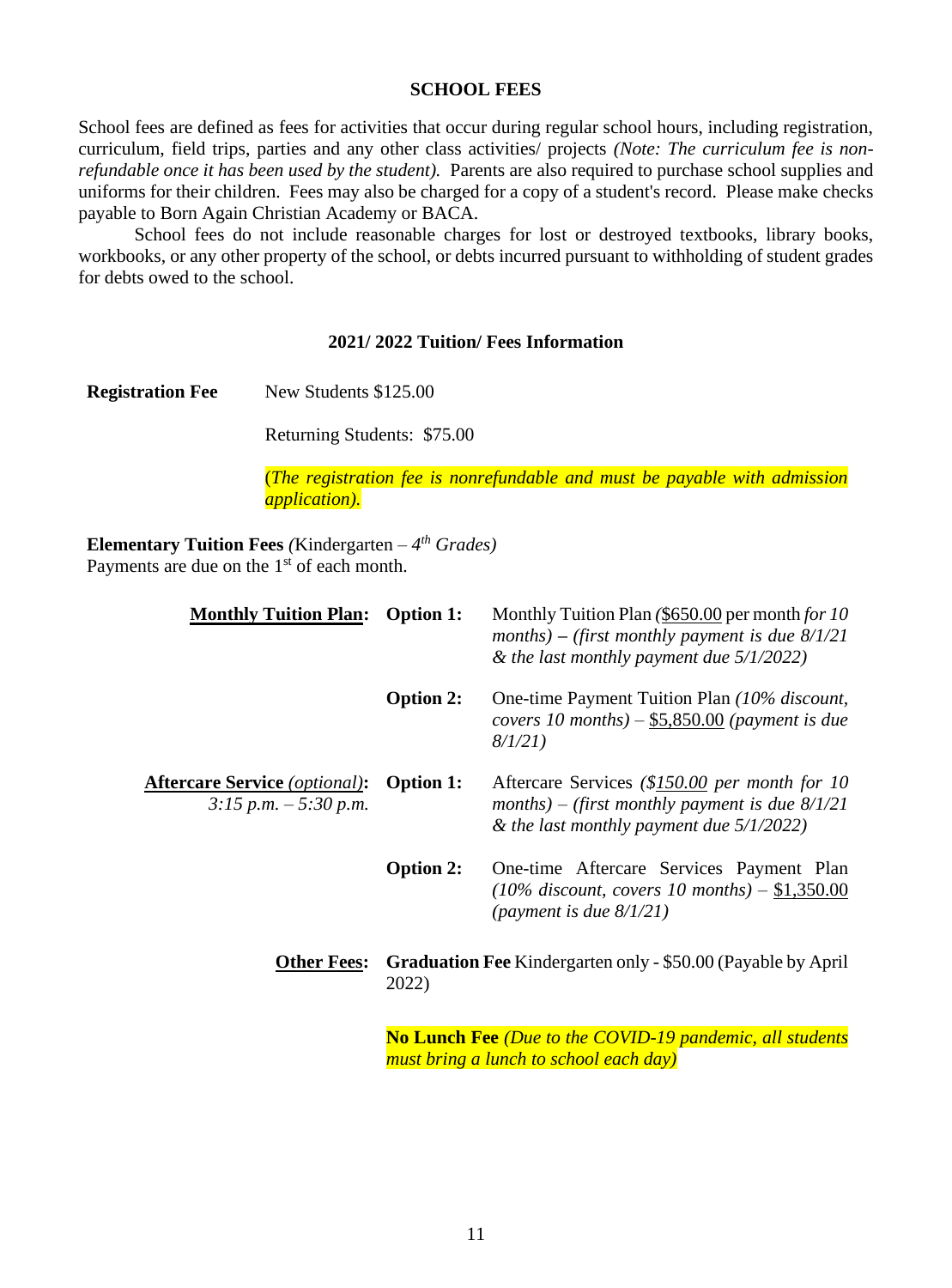#### **ATTENDANCE**

Regular attendance is important for the maximum academic progress. Days missed from school can never be made up completely, because the demonstrations and discussions cannot be repeated. Some absences are inevitable, but unnecessary ones are to be avoided. Credit will not be given for assignments, homework, tests, etc. when the absence is unexcused. When a child is absent the record is marked "unexcused" until a note from the parent is received explaining the reason. Upon returning to school, a student has five (5) school days in which to submit a note. After that time period has

elapsed, the absences will become permanently unexcused. A letter will be sent to the parents or legal guardians of a student immediately following five (5) unexcused absences. Immediately following the 10th unexcused absence, a second letter shall be sent to the parents or legal guardians and attendance personnel.

When an absence is excused, teachers are happy to send home make-up work. If a child is to be out more than one day, and is able to study, arrangements should be made to pick up assignments. The work must be completed in the time specified by the teacher in the current grading period to receive credit.

There are occasions when absences for reasons other than illness, including doctor and dental appointments, or death of a family member are necessary; such should be approved in advance by the teacher and the school office. Examples of unexcused absences may include but are not limited to truancy, suspension, missing a ride to school, alarm failure, and trips not approved in advance. Excused absences will not be granted for arranged trips for the week preceding Christmas vacation, the week preceding or following spring break, the week of achievement testing, and the last week of school. When a student returns to school, an excuse must be brought to the teacher satisfying the reason for the absence. All appointments are to be made after school hours when possible.

In order for a student to be counted present for the day, he or she must be present at least  $\frac{1}{2}$  of that day (3  $\frac{1}{2}$ ) hours), and be present  $\frac{1}{2}$  of that day for early dismissals days (2 hours). After ten (10) unexcused absences during a semester, or twenty (20) per year (unless excused by a doctor or death in immediate family), no student may be promoted to the next grade.

#### **ARRIVAL AND DISMISSAL**

The school day begins at 8:00 a.m. Promptness is expected. Each student should arrive with sufficient time to put away his or her books and be ready for the day to begin. When children are late, they often get their day off to a rushed and disorganized beginning. Children may arrive after 7:00 a.m. Please do not allow children to enter the building before 7:00 a.m., even though you may see teachers in the building. For safety reasons, a child needs the security of supervision; **parents are asked to escort their children to their assigned classrooms or arrival areas.**

Once a student arrives at school, he/she becomes the responsibility of the school and must not leave the school grounds without permission from the office. Students should know before they come to school each day where they are going after school and how. The school is responsible for seeing that a student goes home in the usual way each day unless a note from the child's parent or guardian is sent authorizing a change. Children will not be permitted to go home with other children. Parents are required to complete a *student information form* which includes a list of all people who are authorized to pick up their child. Proper ID must be presented before child is released.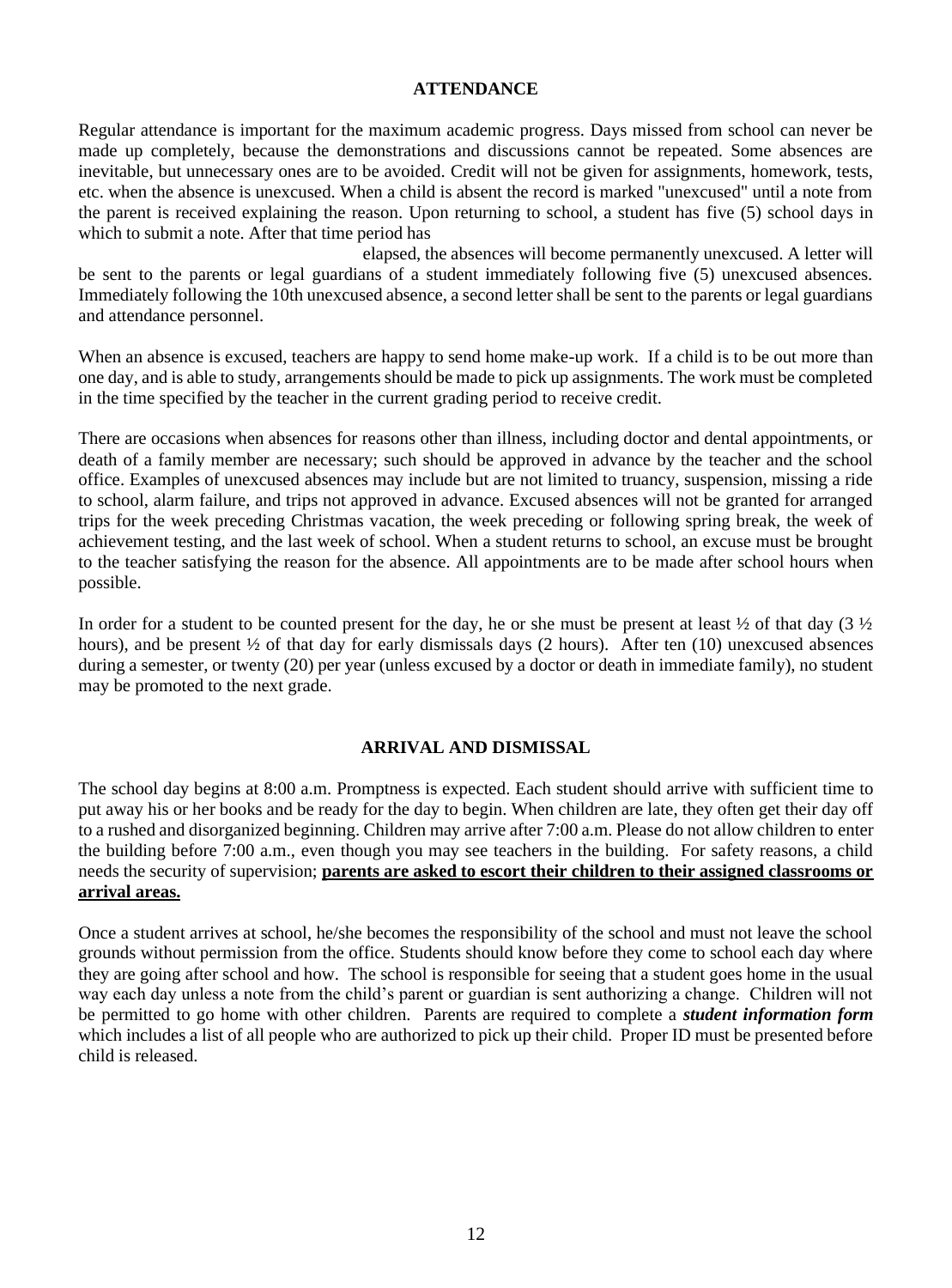#### **TARDINESS**

The teachers are solely responsible for reporting attendance and tardiness. Though the school day begins at 8:00 a.m., students are given a "grace period" of five minutes. Any student arriving after 8:05 a.m. without an acceptable excuse will be considered late. Late students will not be permitted in

the classroom without an "Admittance Slip" *(pick up from the receptionist desk).* **All parents must escort their child to class**. Parents are asked not to linger in the halls or classrooms visiting with students or teachers. The purpose of this policy is to maintain accurate records and provide proper safety for children who are late and do not have supervision as they enter the building. Tardiness is accrued and reported on report cards.

Parents of students with more than three tardies during a nine-week period may be requested to submit a letter of explanation to the school office *(first warning)*. On the 9<sup>th</sup> tardy in a semester, a fee \$15.00 will be assessed to the parents' school account. A fee of \$5.00 for every three tardies will be assessed thereafter per semester. A parent-teacher conference will be scheduled those students who are habitually and severely tardy *(habitually and severely tardiness could lead to student suspension)*.

#### **EARLY DISMISSAL**

If a student must be dismissed before the end of the regular school day, a signed note should be sent to the office before 8:00 a.m. The parent or legal guardian should explain the reason for early dismissal of the student, the time the student is to leave or to be picked up, and the name of the person authorized to pick up the student. When leaving the building, the parent should sign the student out in the office. Leaving school without permission is considered truancy, which is subject to discipline. If the student returns to school before the end of the regular school day, he/she must go to the office and sign in upon returning. For their safety, young students are to wait in their classroom until a parent arrives and are not allowed to wait at the front door.

#### **AFTERCARE**

We believe that the quality of care available to children before and after regular school hours is a major concern. Therefore, we take great strides to provide structured care for those students who are entrusted to us. Our Extended Care provides services that meet your child's need for a safe and caring environment. This service is offered on a regular or as needed basis.

Our school day runs from 8:00 a.m. - 3:00 p.m. The morning extended care runs from at 7:00 a.m. to 8:00 a.m.; this is a free service. However, there is a fee (see page 12) for the afternoon extended care. The afternoon extended care hours operate from 3:15 p.m. to 5:30 p.m. Parents who use this service must maintain a prompt schedule for picking up children; any parent who arrives after 5:35 p.m. to pick up their child will be charged \$1.00 for every five minutes.

If parents choose, they may elect to enroll their child in aftercare at the beginning of the school year and pay a flat, non-refundable fee per child. If parents know they are going to need extended care, this would be the most economical plan to follow. We encourage you to participate in this economical plan provided for our students only.

#### **PARKING**

The parking lot is located on the West Trinity Lane side of the building. Parents are requested not to block traffic in such a way as to block the flow of traffic or fire lanes with their cars while dropping off students in the morning or waiting for students in the afternoon.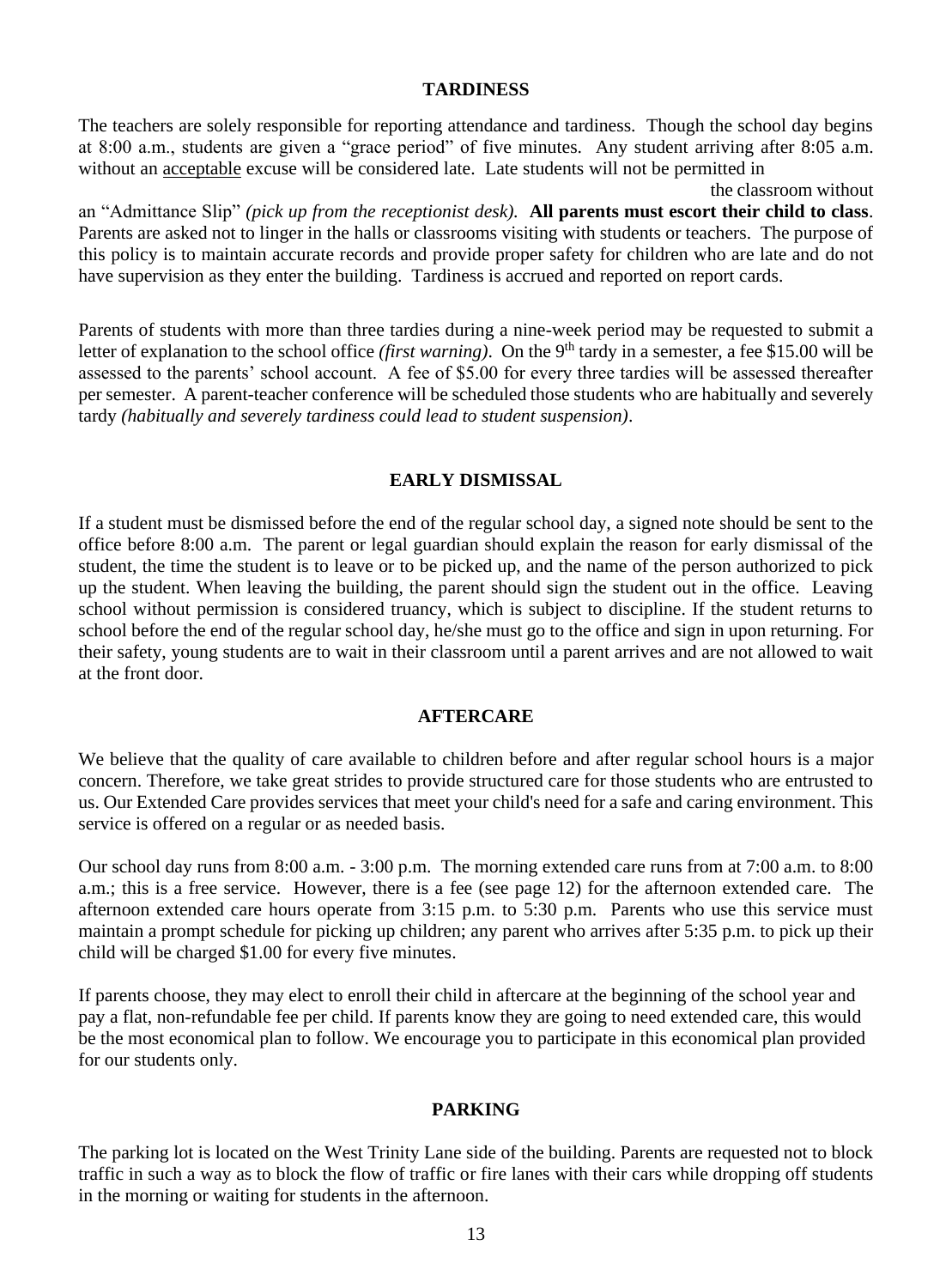#### **SNOW DAY PROCEDURE**

Born Again Christian Academy will close school during the winter months due to inclement weather. Announcements concerning school closing will be made on WTVF-TV, WSM-TV, and WKRN-TV. School closing as a result of bad weather will be announced on a day-to-day basis. We urge you to use your judgment concerning the safety of your family. In the event it becomes necessary to dismiss school early on a school day, due to weather conditions, announcements will be made on television. Feel free to contact the school for information; announcements concerning school closing will be made on WTVF-TV, WSM-TV, and WKRN-TV. No childcare will be available on snow days.

#### **DRESS CODE POLICY**

The atmosphere for learning is enhanced by careful grooming, neat appearance, and appropriate dress. Therefore, all students will be required to follow the basic dress code policy. Students who are in violation of school dress code policies will not be permitted to return until they have proper attire. Casual dress days will be observed on the last Friday of each month and on some field trip days.

#### **DRESS CODE FOR GIRLS**

- Navy or khaki pants, skirts, skorts, or jumpers.
- Skirt, skort, or jumper length should be no more than 2" above the knee.
- Navy or khaki walking shorts.
- Walking shorts should be no more than 2" above the knee. Shorts may be worn during the months of August - September/ April- May.
- Short or long-sleeved polo knit, turtlenecks, oxford cloth with round or pointed collars are allowed in the following colors of white, navy blue, and pastel colors in pink, yellow, and blue only.

#### **DRESS CODE FOR BOYS**

- Navy or khaki pants and walking shorts.
- Walking shorts should be no more than 2" above the knee. Shorts may be worn during the months of August September/April- May.
- Short or long-sleeved polo knit, turtlenecks, oxford cloth with round or pointed collars are allowed in the following solid colors of white, navy blue, and pastel colors in pink, yellow, and blue only.
- Navy or white v-neck, pull-over, or cardigan.

#### **GENERAL DRESS CODE POLICIES**

- A belt must be worn at all times with pants or walking shorts.
- Shirts must be neatly tucked in pants, walking shorts, skirts, and skorts.
- Clothes should not have words or lettering unless it is a small outside label. Tennis, soft sole shoes, and sandals with straps are approved footwear.
- Tennis, soft sole shoes, and sandals with straps are approved footwear.
- Socks should be worn at all times.
- Hair should be neat, out of the eyes, and styled to avoid constant manipulation, which hinders attentive listening and academic work.
- No earrings may be worn by boys.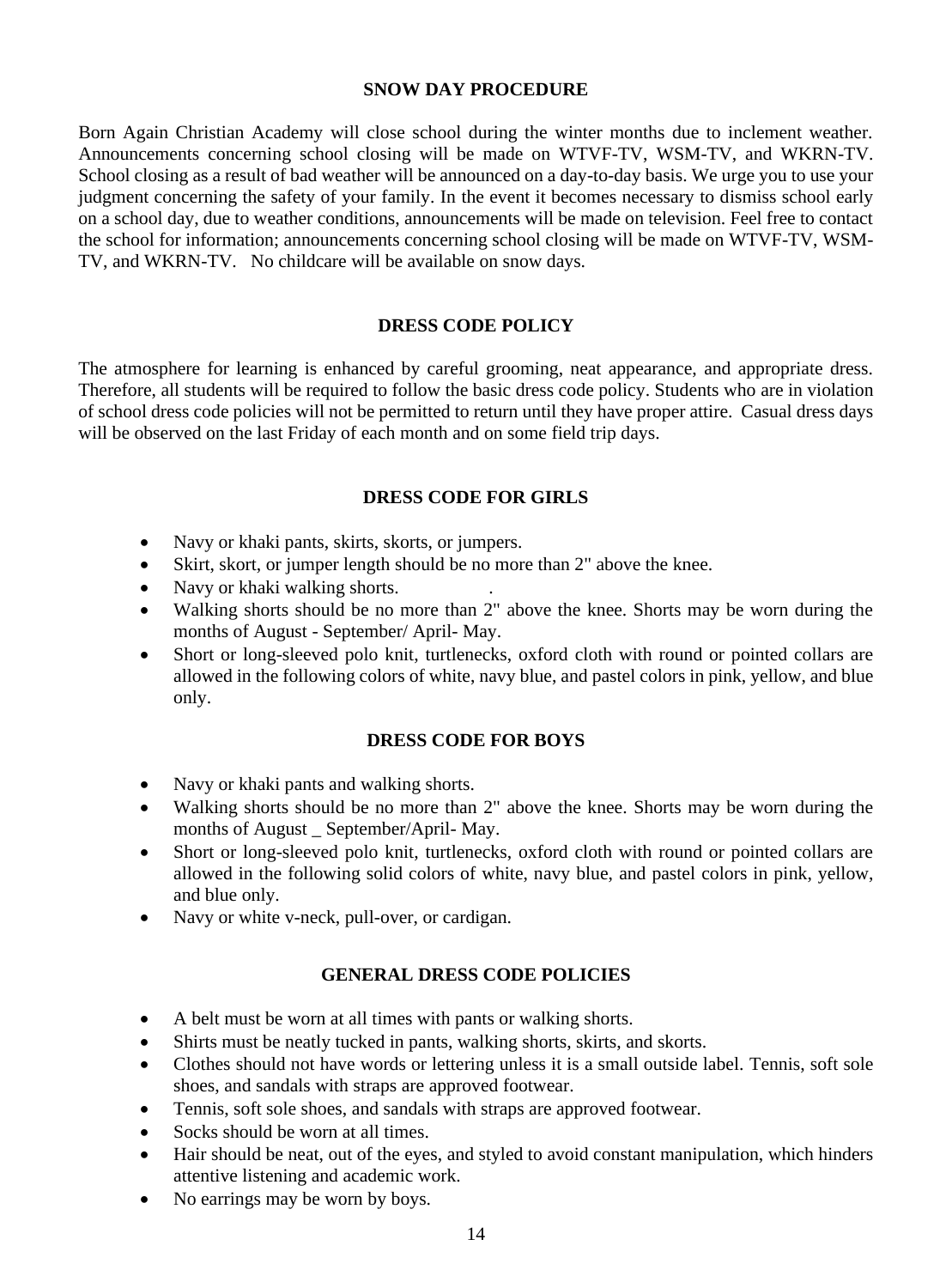#### **BOOKS AND SUPPLIES**

Students are responsible for furnishing their own writing material, notebooks, and folders. A supply list will be issued by each teacher for specific classroom needs on orientation day.

The curriculum fee, which is incorporated in the monthly tuition fee, enables the school to secure textbooks and teaching supplies for each student. The cost of replacing or purchasing textbooks, workbooks, or worksheets that are lost or willfully damaged due to abnormal wear will be the responsibility of the parents or legal guardian.

#### **LOCKERS**

Each student is assigned a locker at the beginning of the year and is responsible for its appearance inside and out. The lockers are the property of the school and are subject to inspection by authorized personnel at any time.

#### **CAMPUS CLEANLINESS**

Every member of the Born Again Christian Academy's family…administrators, faculty, staff, students, and parents are expected to take pride in the appearance of our school and church grounds. Students are asked to respect the work done by the custodians by keeping the building clean and neat. Littering is prohibited, and anyone noticing trash on the floors or grounds is expected to place it in a waste can. Food, pop, and gum are not allowed in the classroom except when authorized by the teacher for classroom parties.

#### **LOST AND FOUND**

Lost articles are taken to the school office. Any items not claimed by the end of each quarter will be disposed of or given to charity. If your son or daughter has lost an item, please call the office and we will be glad to check to see if it has been turned in. Labeling personal items with your child's name makes it easier to return articles to their owner.

#### **MEDICAL INFORMATION**

**Health Needs** - If a student has a special health problem, please make certain that the teacher is aware of the situation. Special problems include anything that may limit students at school.

**Immunization** - In accordance with Tennessee State law, every student in kindergarten through grade twelve must have received all immunizations required for school attendance. A permanent Tennessee certificate of immunization (section "D" must be complete4d and checked) is available from your child's doctor and it must be on file with your child's permanent record in the school office. The Metro Health Department checks immunization records annually to ensure adherence to the law.

**Illness at school** - Should a student become ill at school, the parents will be notified. Students who have a temperature of 100 degrees or more are not permitted to remain at school. **A student should be without fever for a minimum of 24 hours without fever suppressant medication before returning to school.** 

Parents of students with a contagious virus - Parents will be notified to make arrangements for the child to leave school. Examples may include but are not limited to cold fevers, sore throats, eye infections, head lice, impetigo, and upset stomachs.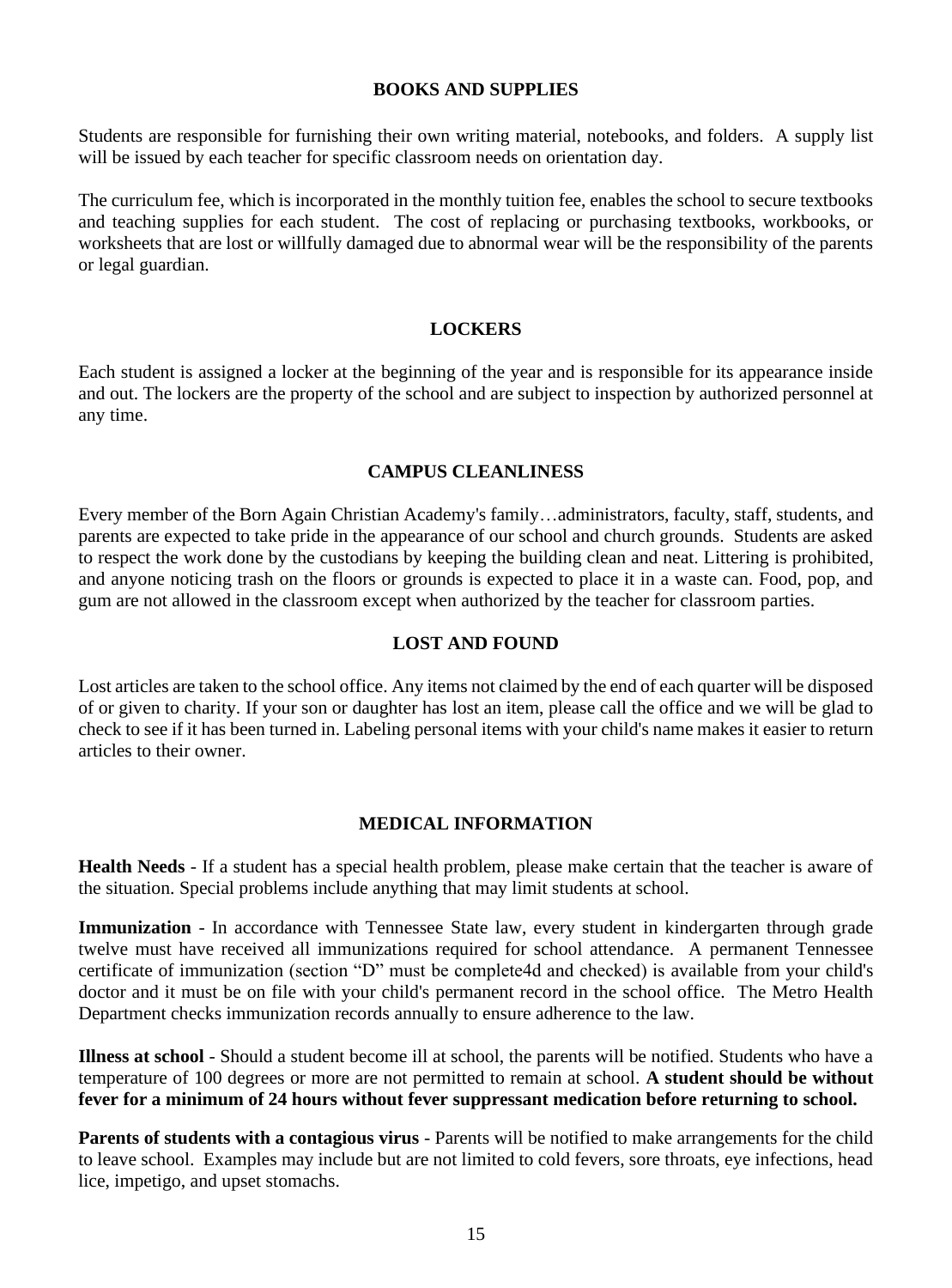**Medication** - BACA does not have a nurse on staff. Therefore, no medications, including aspirin or pain relievers, will be supplied to students. In order for medications to be administered by BACA personnel, the medication, in its original package along with a medical dispenser (i.e. spoon, etc.) must be furnished by the parents along with a signed prescription medication release form. No medications wi11 be given without this form. Students are not permitted to carry medication with them or leave medication in their desk or locker. All medication should be brought in by a parent or legal guardian and left in the school office.

**Communicable, Contagious, and/or Infectious Diseases** - Students shall be excluded from school temporarily if they have, or have been exposed to certain communicable diseases. Periods of exclusion for the various communicable diseases shall be those prescribed by the Metropolitan Heath Department. Parents or guardians of infected students shall inform the teacher or school office of the infection so that proper precautions for protection of other students, employees, and the infected student shall be taken.

No student with a communicable disease, which may endanger the health of either that student or other individuals, will enter or remain in the school setting.

**Injury at School** - When a student sustains an injury at school which requires first aid, the parent will be notified. Simple first aid is administered through the school office to treat routine cuts and bruises. In the event of a head injury, the student will be closely monitored until the parent arrives at school. Parents will be informed as to the conditions in which the accident occurred. An accident report will be filed by the teacher in charge at the time of the accident. This report is to be filed with the school administration.

**In the event of injury requiring medical attention** - BACA personnel will not be permitted to transport the student to obtain medical treatment. Parents will be called to notify them of the child's condition and to obtain further instructions for medical treatment. In the event of serious injury requiring immediate medical attention, Emergency Medical Technicians (911) will be called. Born Again Christian Academy is not financially liable for accidents that may occur. Parents must provide insurance for their children. A form will be required for parents to complete stating the coverage of their child; this statement will be placed in their child's file.

#### **ELECTRONIC DEVICES**

Students are not to have any articles that distract from academics. Walkman's, radios, tape players, handheld electronic games, cell phones, pagers, etc... will be confiscated by the teacher. The parents will be required to take these items home. K3, K4, and K-5 students may have "show and tell" days when a special item or toy may be brought and then placed in the book bag for safe keeping.

#### **THE INTERNET AGREEMENT POLICY**

The Internet is an electronic highway connecting thousands of computers all over the world and millions of individual subscribers. Internet access is now available to students and teachers in the Born Again Christian Academy.

With access to computers and people all over the world also comes the availability of material that may not be considered to be of educational value in the context of the school setting. Born Again Christian Academy has taken precautions to restrict access to controversial materials. However, on a global network it is impossible to control all materials and an industrious user may discover controversial information. We, BACA, firmly believe that the valuable information and interaction available on this worldwide network far outweighs the possibility that users may procure material that is not consistent with the educational goals of BACA.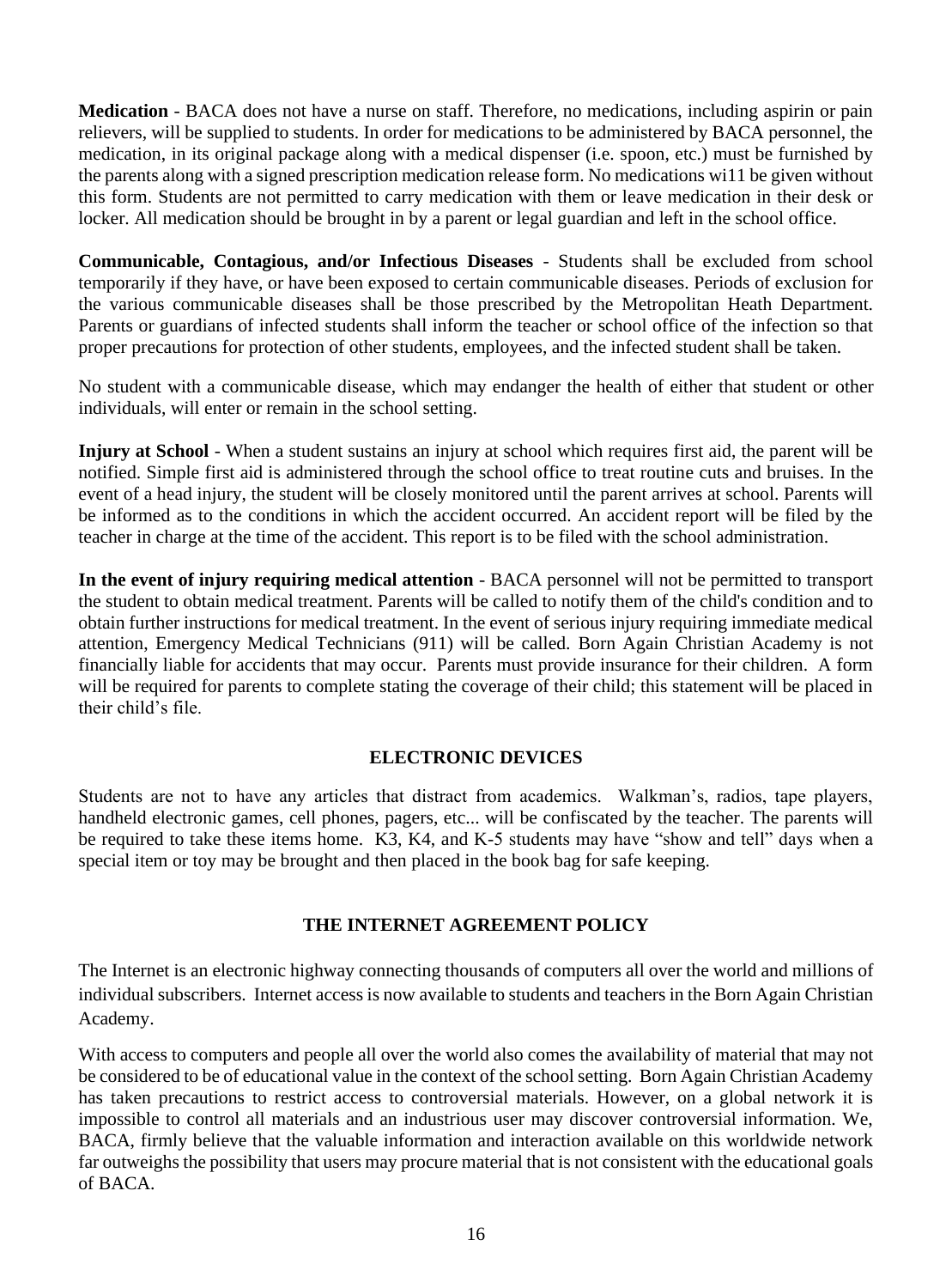However, the smooth operation of this network relies upon the proper conduct of the end users (students and teachers) who must adhere to strict guidelines. These guidelines are provided so that you are aware of the responsibilities your child is about to acquire. In general, this requires efficient, ethical and legal utilization of the network resources. If a Born Again Christian Academy user violates any of these provisions, his or her account will be terminated and future access could possibly be denied. An **Internet Agreement Policy** *(see page 32)* must be signed by both parent and student authorizing the use of this network. Students are expected to abide by the generally accepted rules of network etiquette. These include (but are not limited to) the following:

- The use of the Internet is a privilege, not a right, and inappropriate use will result in a cancellation of those privileges
- Be polite. Do not get abusive in your messages to others.
- Use appropriate language. Do not swear, use vulgarities or any other inappropriate language.
- Illegal activities are strictly forbidden.
- Do not reveal your personal address or phone numbers of students or colleagues.
- Note that electronic mail (e-mail) is not guaranteed to be private. People who operate the system do have access to all mail. Messages relating to or in support of illegal activities may be reported to the authorities.
- Do not use the network in such a way that you would disrupt the use of the network by other users.

#### **PUBLICATION, PHOTO OR RELEASE OF INFORMATION**

Born Again Christian Academy may need to release for publication certain information concerning your child from time to time. This information released for publication may include the student's name, class, participation in officially recognized activities and sports, degrees, honors, awards, photographs and videos, etc.… A document *(see page 33)* will be provided to obtain your consent. Each child must have a consent form on file in order for information to be released.

#### **CHAPEL PROGRAMS AND ASSEMBLIES**

Students will periodically attend chapel programs and assemblies. These programs are primarily religious in nature and may include the reading of Scripture, prayer, or the singing of a hymn or gospel song. Guest speakers may include area pastors, youth ministers, Born Again Church staff, etc. Occasionally, some assembly programs will focus on different aspects of entertainment, safety, and education. Parents are invited to attend chapel programs and assemblies.

#### **CITIZENSHIP**

At Born Again Christian Academy, a sense of pride and appreciation is instilled in each student for our country and its Christian heritage. Students are expected to recite daily in pledges of allegiance to the United States, the Christian flag, and the Bible.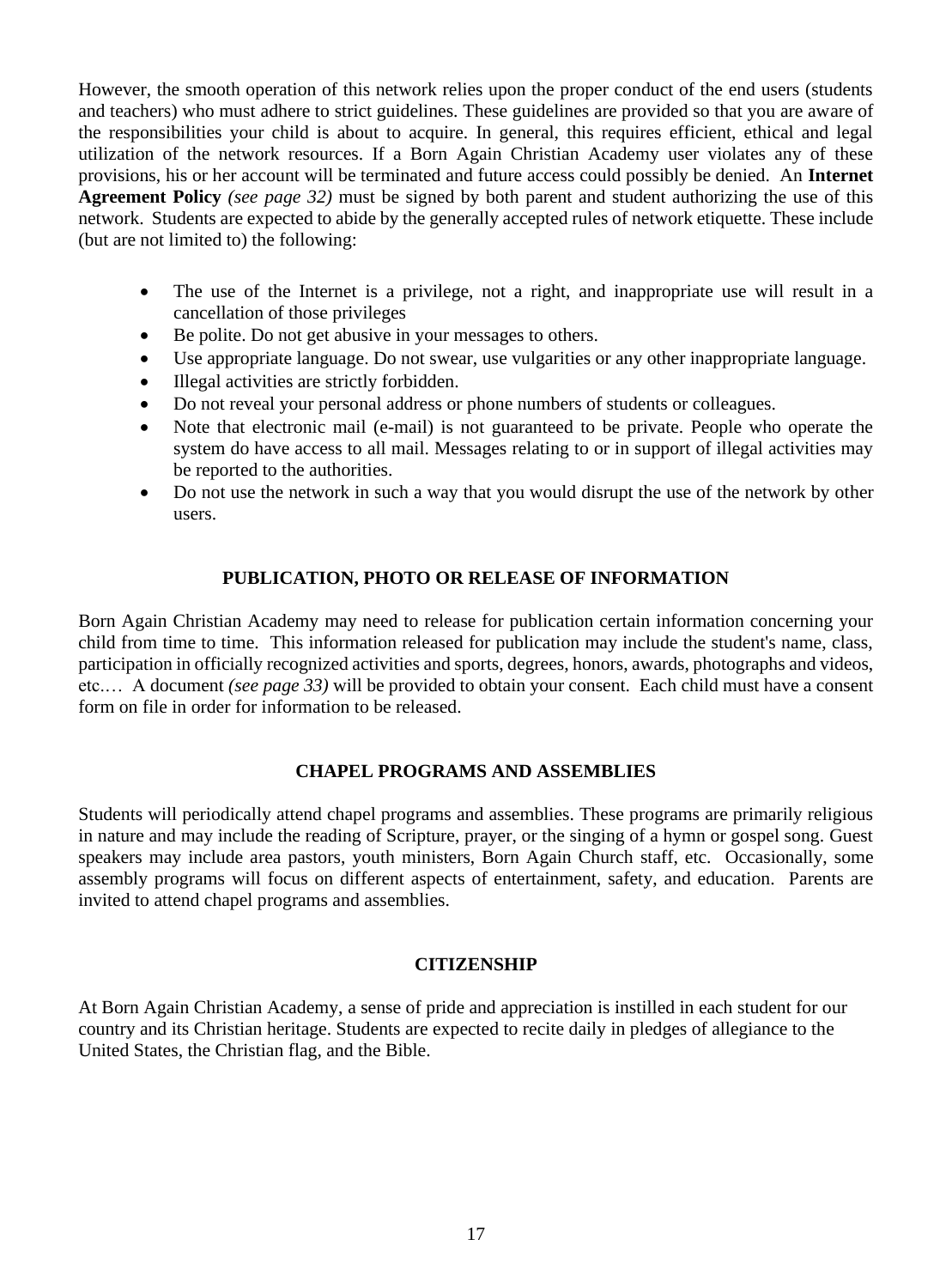#### **PLEDGES/ MORNING PRAYER**

Each morning class will begin with prayer. Students will also say the following three pledges.

**American Flag** - I pledge allegiance to the flag of the United States of America and to the republic, for which it stands, one nation, under God, indivisible, with liberty and justice for all.

**Christian Flag** - I pledge allegiance to the Christian flag and to the Savior for whose kingdom it stands. One Savior, crucified, risen, and coming again, with life and liberty to all who believe.

**Bible** - I pledge allegiance to the Bible, God's Holy Word. I will make it a lamp unto my feet, a light unto my path, I will hide its words in my heart, that I might not sin against God.

#### **PROGRAM OF INSTRUCTION**

**Curricula** - The program is designed to help each child develop a healthy, positive attitude about academic education and the classroom setting and to provide exposure to the disciplines appropriate for the developmental level. The students are introduced to number concepts, letter/sound relationships, and word recognition skills in a traditional classroom setting. The children also receive instruction in Bible, poetry, music, art, health, group play, and auditory/visual recognition skills. Our program is designed to meet each child's individual academic need.

**Homework** - If the need arises parents will be informed by the teacher of activities that will reinforce at home what is being covered in the classroom.

**Promotion** - Promotion from one grade to the next grade level is determined by the respective teacher and administration and is based on appraisal of the child's academic and emotional readiness for the more intense demands of the next academic level.

#### **REPORT CARDS**

Report cards are issued four times per academic year. The dates are listed on the school calendar. The report cards provide final averages for each subject in addition to detail as to what specific areas of strengths and weaknesses the student has exhibited for that period. The parents should sign and return report cards within two days. A \$5.00 fee will be charged for replacement of lost report cards.

#### **Academic Grades**

The grading scale is as follows:  $\overrightarrow{A}$ 

| $100 - 93$ | An incomplete grade must be       |
|------------|-----------------------------------|
| $92 - 85$  | made up within two weeks from     |
| $84 - 77$  | the end of a grading period or it |
| $76 - 70$  | will automatically be changed to  |
| $69 - 0$   | an F.                             |
|            |                                   |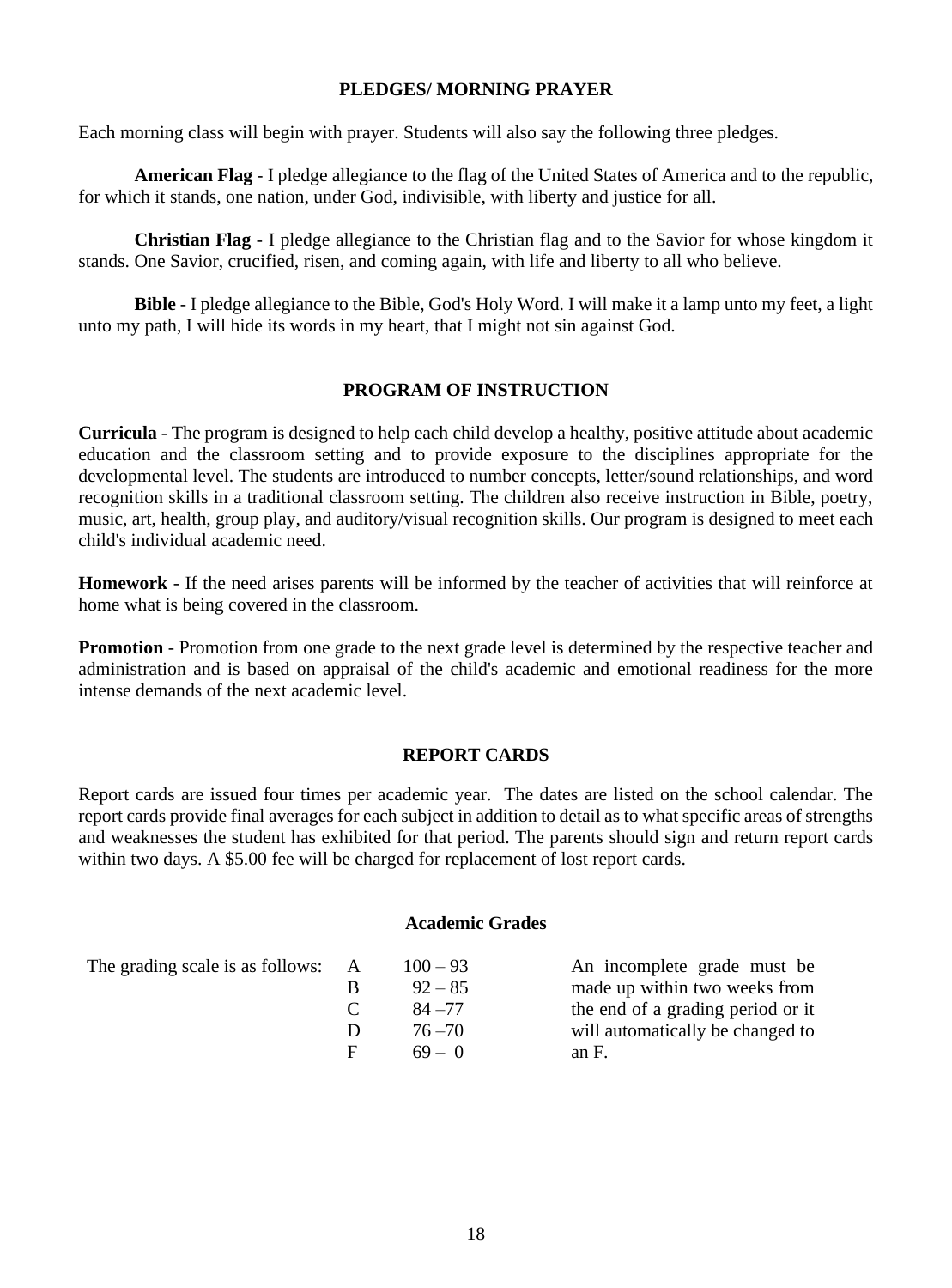#### **Citizenship Grades**

Citizenship grades are evaluations for attentiveness, cooperation, effort, and responsibility, and are based on the following scale:

- E Excellent G Good S Satisfactory N Needs Improvement U Unsatisfactory
- P Poor

#### **Honor Roll**

To qualify for the *Bishop's List Honor Roll*, a student must earn an "A" or an "E" in all academic subjects for the grading period, regardless of the overall average. Receiving D's/ F's or N's/ U's in conduct will also disqualify a student from the Honor Roll, regardless of the grade average.

To qualify for the *Teacher's List Honor Roll*, a student must earn A's and B's or an E's and G's in all academic subjects for the grading period, regardless of the overall average. Receiving D's/ F's or N's/ U's in conduct will also disqualify a student from the Honor Roll, regardless of the grade average.

#### **STUDENT RECORDS**

Parents shall have the right to access all educational records accumulated by the school. Parents may request available records including grades, evaluations, and standardized tests. Request must be submitted in writing to the school office. Access must be granted within 45 days of making a written request. Records shall not be released to persons or institutions outside of Born Again Christian Academy without written request from the parents. A parent through a written statement for accuracy of information may challenge records. That statement shall be inserted in the student's record. Records

are transferred from BACA through written consent of the parent only. All requests for transfer of records must be made through the school's office by filling out the proper form.

#### **PARENT/ TEACHER CONFERENCES**

The school calendar includes time for parent/teacher conferences. These conferences are of great importance whether your child is doing well in school or are having academic or social problems. Beyond these planned conferences, it may be necessary for a teacher or parent to schedule a conference to discuss the child's progress. Teachers welcome conferences with parents. Parents are expected to cooperate and make every effort to meet with the teacher when requested. Conferences cannot be scheduled during school instructional time. Parents may contact the teacher through the school office to set an appropriate time. Please do not come to the school expecting to talk with the teacher when you have not made an appointment to do so.

Sometimes parents may feel that a teacher has acted unfairly in regard to the child. If so, the most effective policy for better understanding between parent and teacher is for the parent to schedule a conference with the teacher involved. Teachers need dialogue with the parents of their students. Parents usually do not have the whole story until they have talked with the teacher.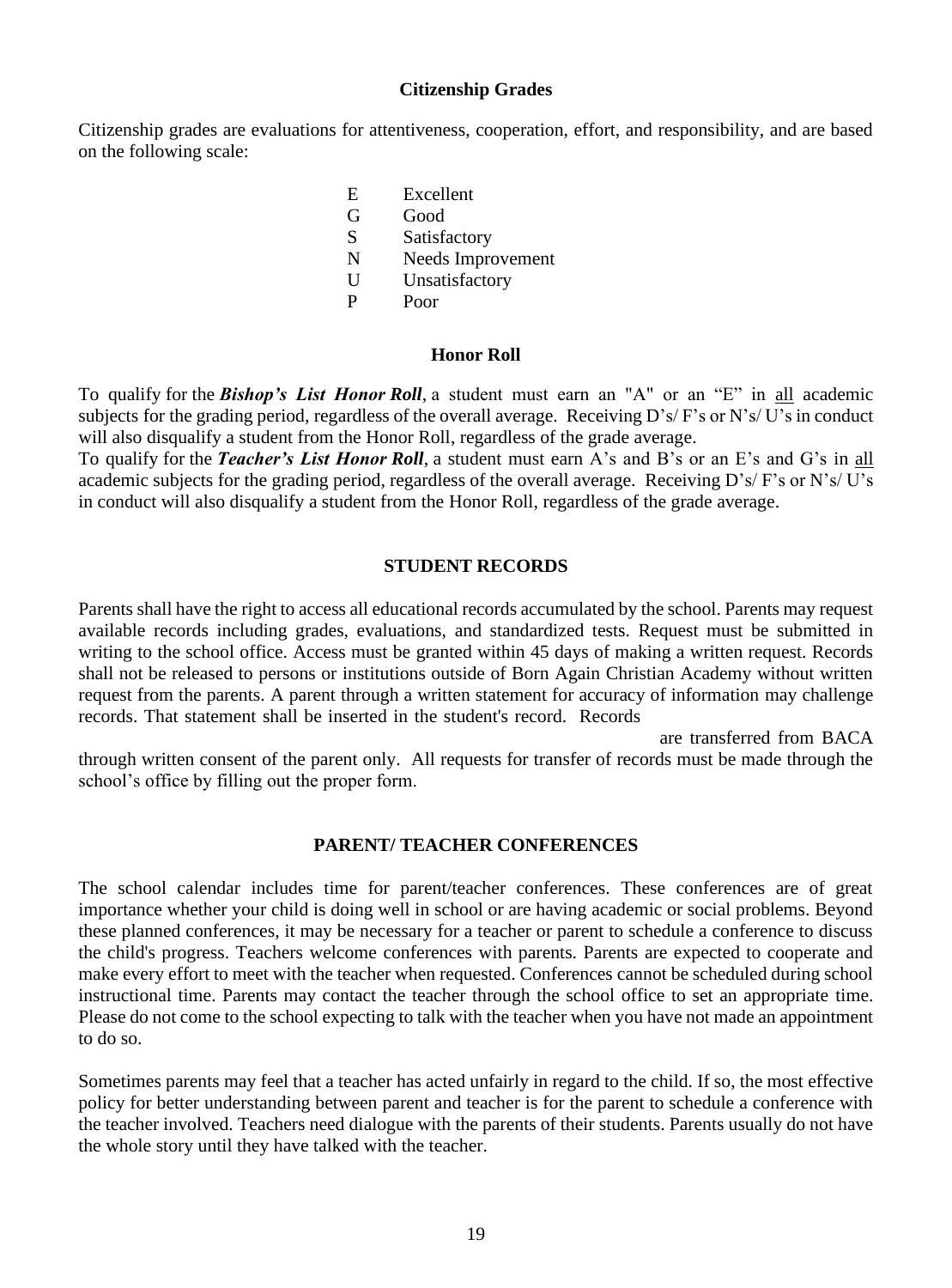#### **HOLD ON STUDENT ACCOUNTS**

Born Again Christian Academy will withhold all grade cards, diplomas, certificates of progress or transcripts of a student who has taken property which belongs to the school, or has incurred a debt to the school until such student makes restitution in full.

No student shall be sanctioned under the provisions of this rule when the student is deemed to be without fault for debt owed.

Born Again Christian Academy will afford the student and/or the student's parent the opportunity to appear and be heard if such student and/or parent disputes the debt, the amount of the debt, or the application of sanctions.

#### **BEHAVIOR AND DISCIPLINE POLICY**

Discipline and its application at BACA is grounded in scripture (see Job 5:17; Proverbs 1:8, 12:1, 13:18 & 24, [22:6;](file:///C:/Documents%20and%20Settings/Admin/Documents%20and%20Settings/Doris/Application%20Data/Microsoft/Word/passage/%3fbook_id=24&chapter=22&verse=6&version=9&context=verse) Hebrews 12:5-11; 2 Peter 3:18; I Corinthians 13 and Revelation 3:19). Discipline is ordained of God for the building of character and training of behavior. Loss of privilege and time-out will be used as consequences for misbehavior. Every effort will be made to use positive reinforcement as a disciplinary tool, with each classroom teacher developing a reward system that encourages and reinforces positive behavior. Whenever patterns of behavior cause concern, parents will be contacted so that we can work together to support improvements.

It is our goal for Born Again Christian Academy and Preschool to designed and encourage the development of self-control in the child. A very important part of the school experience is helping the child learn how to get along in the world, enjoy being with other children, and follow the direction of an adult other than their parent. A caring and positive approach will be taken regarding behavior child learn how to get along in the world, enjoy being with other children, and follow the direction of an adult other than their parent. A caring and positive approach will be taken regarding behavior management and discipline. Our goal is to help the child develop self-control and responsibility for their actions.

#### **Appropriate Behavior**

Appropriate behavior is defined as a cooperative and obedient spirit on the part of the child.

#### **Inappropriate Behavior**

Inappropriate behavior is defined as defiant, disruptive or harmful behavior to oneself or others.

Our discipline procedures will consist of the following strategies:

- 1. Encouraging the child to use their words when having a disagreement with another child. Facilitating children in their attempts to settle their own disputes.
- 2. Redirecting behavior when it seems potential effective.
- 3. Separating a child from the group (the teacher will separate the child from the rest of the class but in full view of the teacher)
- 4. Counseling the child individually about their behavior(s).
- 5. The teacher will have ongoing communication with the parent in keeping any behavior or disciplinary concerns by documenting Anecdotal or Behavior Reports.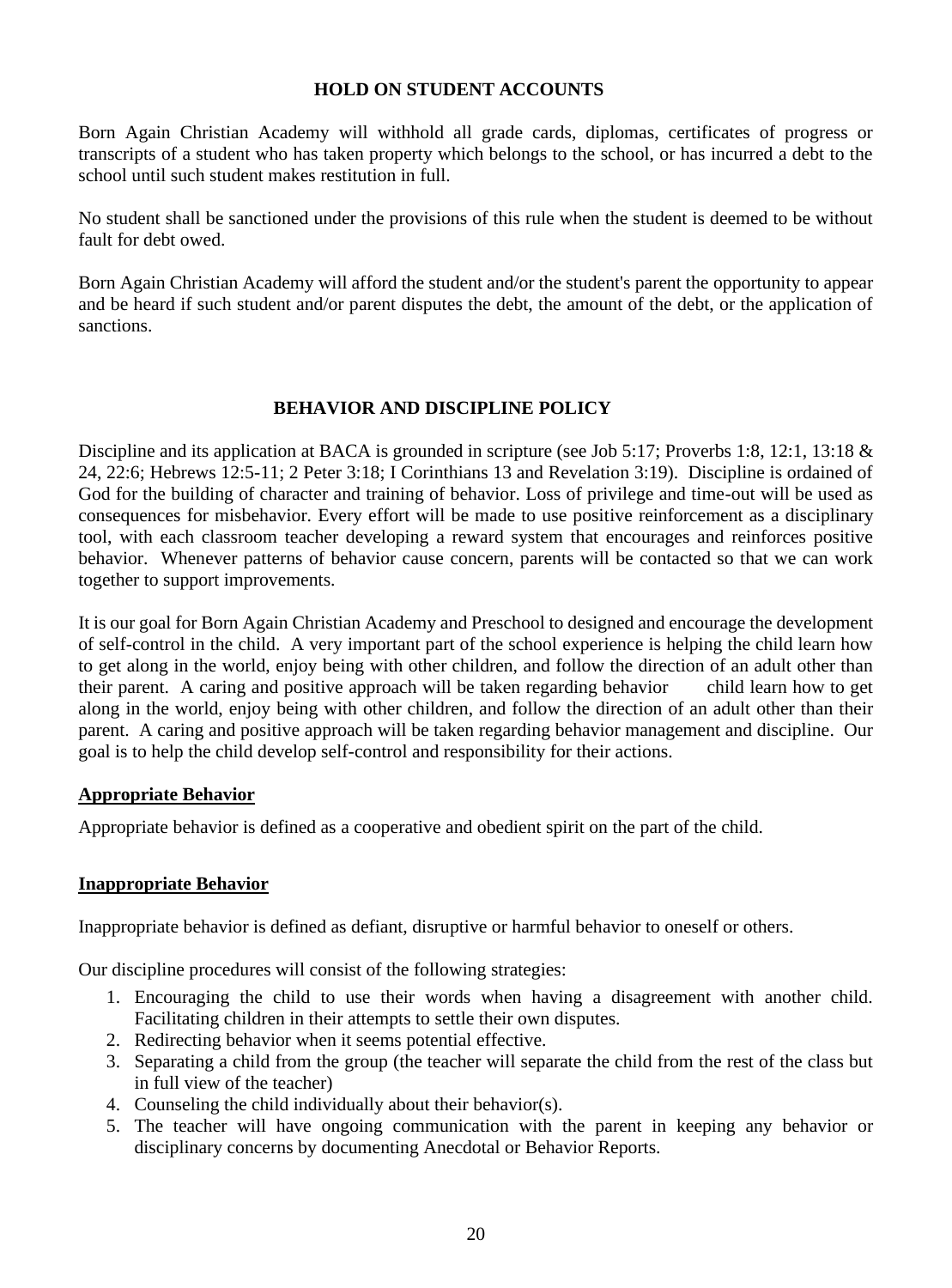**Disruptive Behavior** distracts from the full benefit of the school program and will result in consequences. The following behaviors are considered disruptive:

- Inflicts physical or emotional harm on other children, adults, or self, which consists of the following:
	- 1. Biting
	- 2. Spitting, Kicking, Bodily Harm
	- 3. Inappropriate Language (Profanity)/ Vulgar Behavior
	- 4. Yelling
	- 5. Stomping
	- 6. Lying
	- 7. Throwing Furniture
- Requires constant attention from the staff
- Disrespects people and materials provided in the program
- Consistently disobeys the rules of the classroom
- Verbally threatens other students and/or staff
- Uses verbal or physical activity that diverts attention away from the group of children.

#### **Consequences of Behavior**

#### **Biting**

Immediate attention will be provided for the child who was bitten, and parents will be called.

1<sup>st</sup> Step – Verbal Warning. Call to parent and a documentation report for the child that was bitten and a report for the child that was biting.

 $2<sup>nd</sup>$  Step – Redirect and Prayer time. The appropriate staff person will separate the child from the rest of the class but in full view of the teacher. The child will pray to ask for forgiveness while parent(s) are contacted.

 $3<sup>rd</sup>$  Step – The child will be dismissed the same day and a documented report provided for the parent(s) or legal guardian stating the child will be suspended for (3) three days.

#### **Spitting/Kicking/Bodily Harm**

1<sup>st</sup> Step – Behavioral report submitted to parent(s) or legal guardian and child separated from the class.

 $2<sup>nd</sup>$  Step – The child's parent(s) or legal guardian will be contacted and the child will be suspended for the remainder of the day and 2 additional days.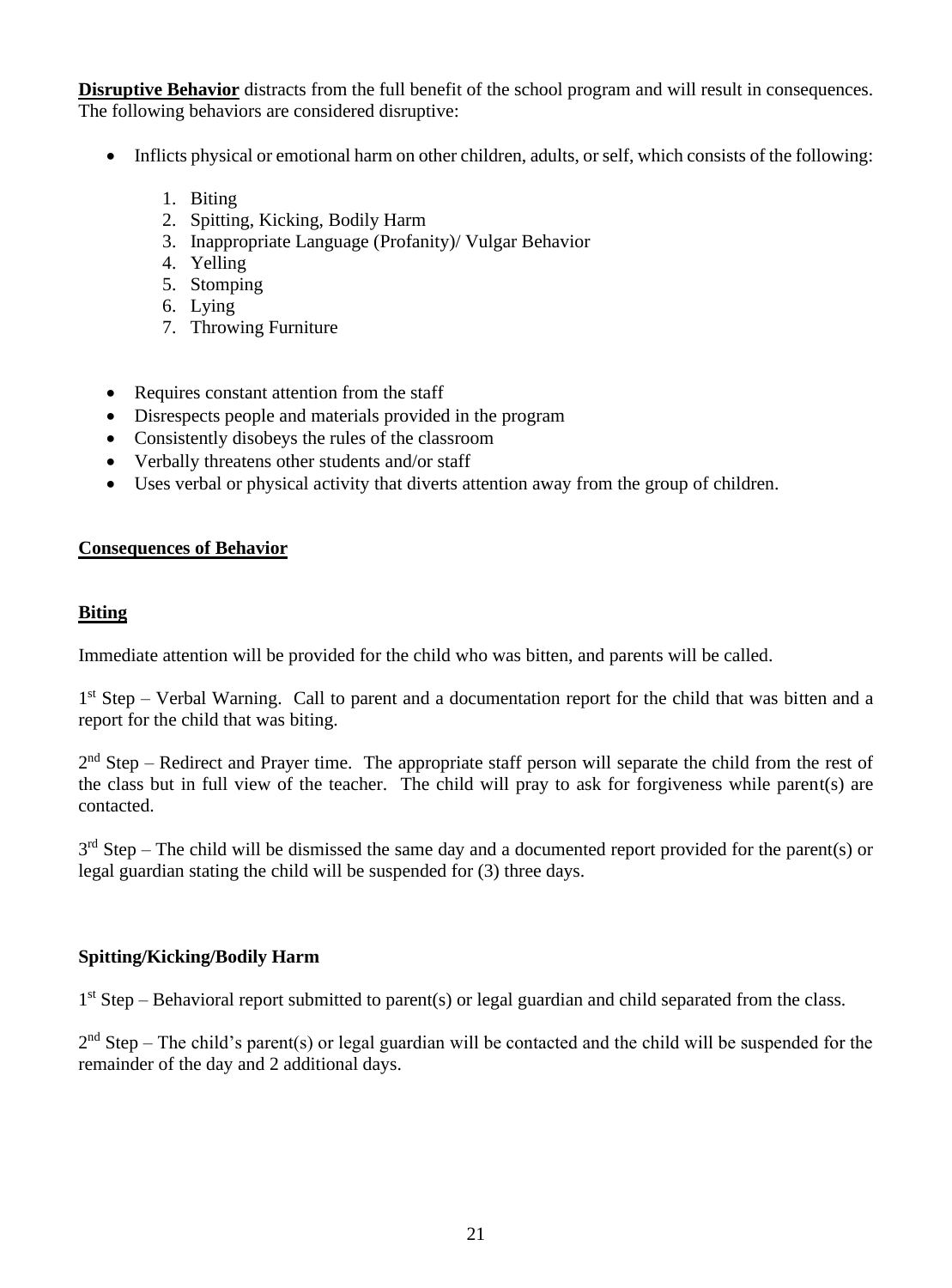#### **Inappropriate Language/Yelling/Stomping/Lying/Throwing Furniture**

1<sup>st</sup> Step – Behavioral report documented and submitted to parent(s) or legal guardian.

 $2<sup>nd</sup>$  Step – Parent(s) or legal guardian will be contacted and the child will be suspended for the remainder of the day. Parents will also be recommended to seek professional assistance/ intervention to help their child who is experiencing behavior problems.

 $3<sup>rd</sup>$  Step – Child will be dismissed from the school with no refund. The student may return to school with proof upon completion of professional behavioral program.

#### **Inappropriate Touching**

If a child touches another child inappropriate it will be reported immediately by teacher staff either to the Elementary School Director or Executive Administrator. Elementary school personnel must attempt to prevent any inappropriate behavior as much as possible by keeping all children under close supervision at all times.

1<sup>st</sup> Step – A behavioral report will be submitted to parent(s) or legal guardian. Parents or legal guardian must set up a conference with the Elementary School Director or Executive Administrator. The child will be suspended for the remainder of the day.

2<sup>nd</sup> Step - If the child repeats the inappropriate touching, the child will be dismissed from the school with no refund.

#### **Discipline Procedures for Disruptive Behavior**

- Disruptive Behavior will be addressed in an incident and accident report. It will document any inappropriate behaviors that directly impact other children, staff members, or the group as a whole. The report will be shared with the parent and will explain the behavior and how the behavior affected others. It will also explain how the situation was resolved. The incident report will be signed by the parent and will be placed in the child's folder and a copy given to the parent.
- If a child has difficulty managing his/her behavior on a recurring basis, parents will be asked to meet with the child's teacher, either/or Elementary School Director or Executive Administrator.

We realize that the arm of the school does not extend into the private homes of those that are enrolled here nor supersede the authority of the respective parents. However, it is the responsibility of each parent to enforce discipline, which is in harmony with the principles of the Word of God. Therefore, we expect parents to maintain proper code of conduct at home and support the behavior regulations of school. Students are expected to show respect to the faculty and other students at all time and obey all rules the first time. Discipline will be administered with the following objectives in mind:

- 1. To maintain the optimum environment for learning.
- 2. To correct behavior which is disruptive or destructive to the learning environment.
- 3. To train students in behavior patterns that will help them individually achieve the goals of spiritual, intellectual, physical, and social development.
- 4. To remove students, as a last resort, who refuse to function with the rules and regulations of BACA.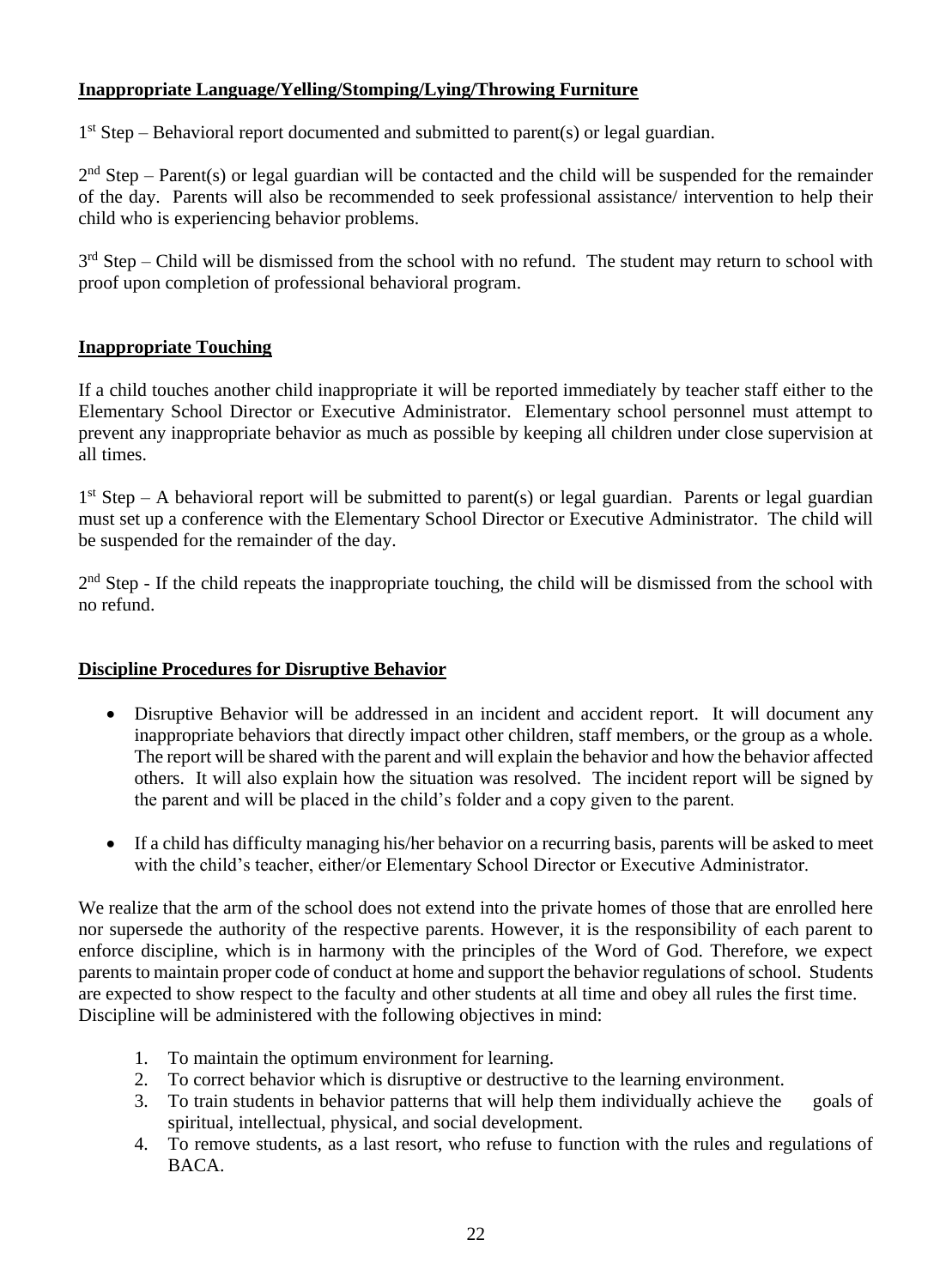#### **SCHOOL BULLYING POLICY**

Born Again Christian Academy believes that all students have a right to a safe and healthy school environment. The school and community have an obligation to promote mutual respect, tolerance, and acceptance.

Born Again Christian Academy will not tolerate behavior that infringes on the safety of any student. A student shall not intimidate, harass, or bully another student through words or actions. Such behavior includes: direct physical contact, such as hitting, shoving or inappropriate touching; verbal assaults, such as teasing or name-calling; and social isolation or manipulation.

Born Again Christian Academy expects students and/or staff to immediately report incidents of bullying to the principal or designee. Staff who witness such acts take immediate steps to intervene when safe to do so. Each complaint of bullying should be promptly investigated. This policy applies to students on school grounds, while traveling to and from school or a school-sponsored activity, during the lunch period, whether on or off campus, and during a school-sponsored activity.

To ensure bullying does not occur on school campuses, Born Again Christian Academy will provide staff development training in bullying prevention and cultivate acceptance and understanding in all students and staff to build each school's capacity to maintain a safe and healthy learning environment

Teachers should discuss this policy with their students in age-appropriate ways and should assure them that they need not endure any form of bullying. Students who bully are in violation of this policy and are subject to disciplinary action up to and including expulsion.

Each school will adopt a Student Code of Conduct to be followed by every student while on school grounds, or when traveling to and from school or a school-sponsored activity, and during lunch period, whether on or off campus.

The Student Code of Conduct includes, but is not limited to:

- Any student who engages in bullying may be subject to disciplinary action up to and including expulsion.
- Students are expected to immediately report incidents of bullying to the principal or designee.
- Students can rely on staff to promptly investigate each complaint of bullying in a thorough and confidential manner.
- If the complainant student or the parent of the student feels that appropriate resolution of the investigation or complaint has not been reached, the student or the parent of the student should contact the principal. Born Again Christian Academy prohibits retaliatory behavior against any complainant or any participant in the complaint process.

The procedures for intervening in bullying behavior include, but are not limited, to the following:

- All staff, students and their parents will receive a summary of this policy prohibiting intimidation and bullying: at the beginning of the school year, as part of the student handbook and/or information packet, as part of new student orientation, and as part of the school system's notification to parents.
- The school will make reasonable efforts to keep a report of bullying and the results of investigation confidential.
- Staff who witness acts of bullying shall take immediate steps to intervene when safe to do so. People witnessing or experiencing bullying are strongly encouraged to report the incident; such reporting will not reflect on the target or witnesses in any way.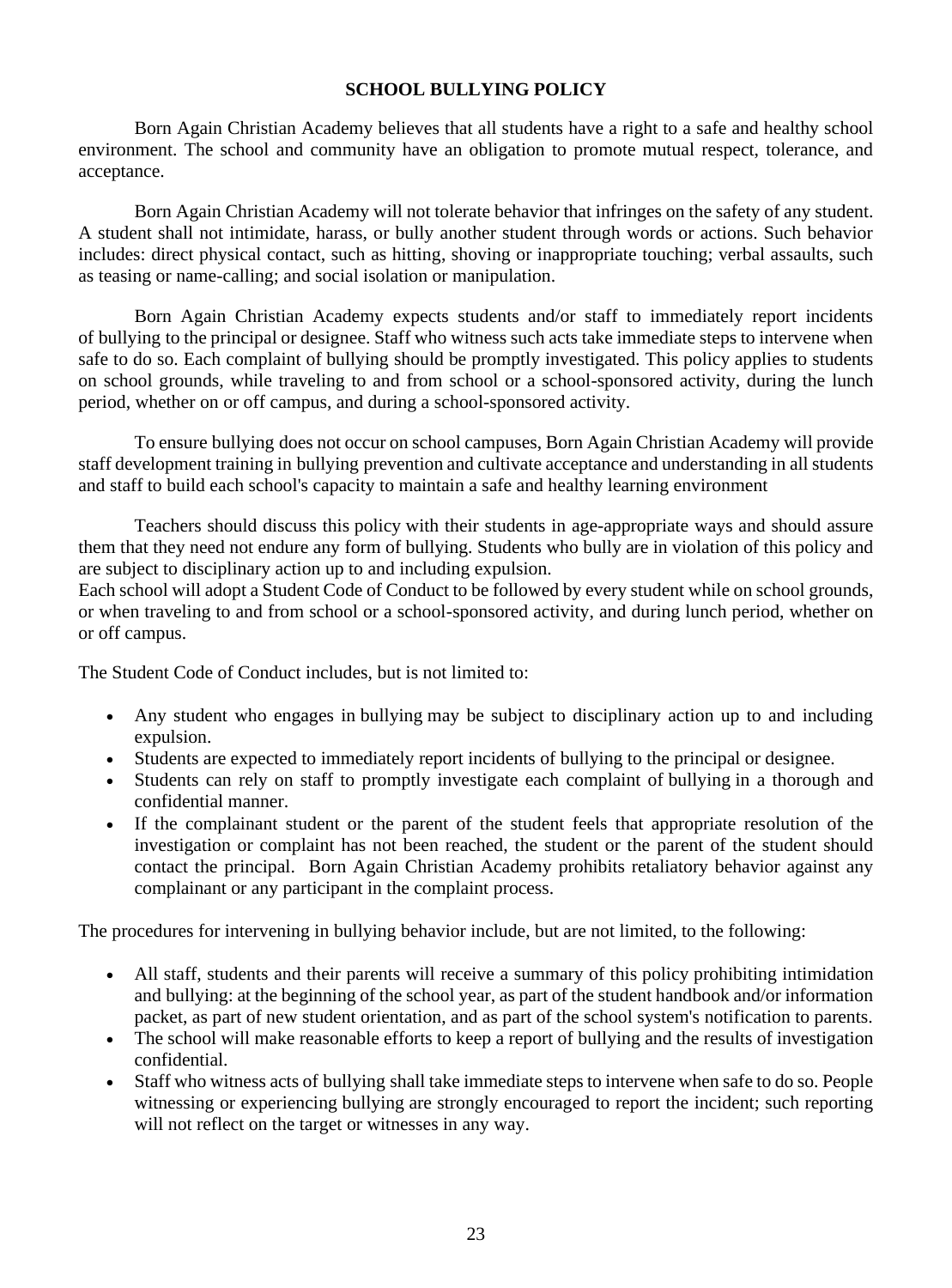#### **ZERO-TOLERANCE BEHAVIOR**

In order to ensure a safe and secure learning environment free of drugs, violence and dangerous weapons any student who engages in the following behaviors will be subject to expulsion for a period of not less: than one (1) calendar year. The principal shall have the authority to modify this expulsion on a case-by case basis. Zero-tolerance acts are as follows:

- 1. Any student who while on a school vehicle, on school property, or while attending any school event or activity:
	- a. Unlawfully possesses any narcotic or stimulant drug, prescription drug or any other controlled substance *(including marijuana),* or dangerous weapon; or
	- b. Commits battery upon any teacher, principal, administrator, or any other employee of, local education agency, bus driver, or other contracted personnel, or any authorize volunteer; or
	- c. Uses or transfers dangerous weapons; or
	- d. Unlawfully uses or is under the influence of any narcotic or stimulant drug, prescription drug, or any other controlled substance *(including marijuana);*
	- e. Sells, distributes, or transfers any narcotic or stimulant drug, prescription drug, or any other controlled substance *(including marijuana).*

Through the use of state guidelines, the principal shall be responsible for:

- 1. Developing and implementing an appropriate curriculum on alcohol and drug education for students;
- 2. Providing adequate information and training for all staff personnel as appropriate to their responsibilities.
- 3. Implementing the relevant portions of the Drug-Free Youth Act by:
	- Including the teaching of the components of the law in the in-service training for teachers and principals; and
	- **•** Developing administrative rules and regulations for the school system to effectively respond to alcohol and drug situations that may occur at school or school-sponsored events.

*(See "Behavior and Discipline Policy Agreement Form*<sup>*"*</sup> *p. 34)* 

#### **GRIEVANCE PROCEDURE**

The faculty and staff at the BACA are committed to maintaining a safe and productive atmosphere for children to grow and learn. Parents are encouraged to speak with classroom teachers regarding minor issues and routine concerns. In the event the parent(s) feels the issue is not being adequately addressed or has become a source of conflict, the following grievance procedure should be consulted in order to achieve an appropriate resolution.

**Step 1**: When the problem arises, parents should speak directly with their child's teacher. If you wish to have a private conversation, please ask to schedule a parent-teacher conference. Our teachers will make every effort to respond to the complaint and resolve the conflict promptly.

**Step 2:** If a parent feels the matter is not resolved, he or she may bring the concerns to the School Director. Parents should be prepared to provide a full account of the situation and communication with their child's teacher. The School Director will take reasonable steps to review the parent's and instructor's accounts of the issue and resolve the conflict. When necessary, the School Director may call a conference where the parent(s) and teacher can meet with the Director to discuss a resolution.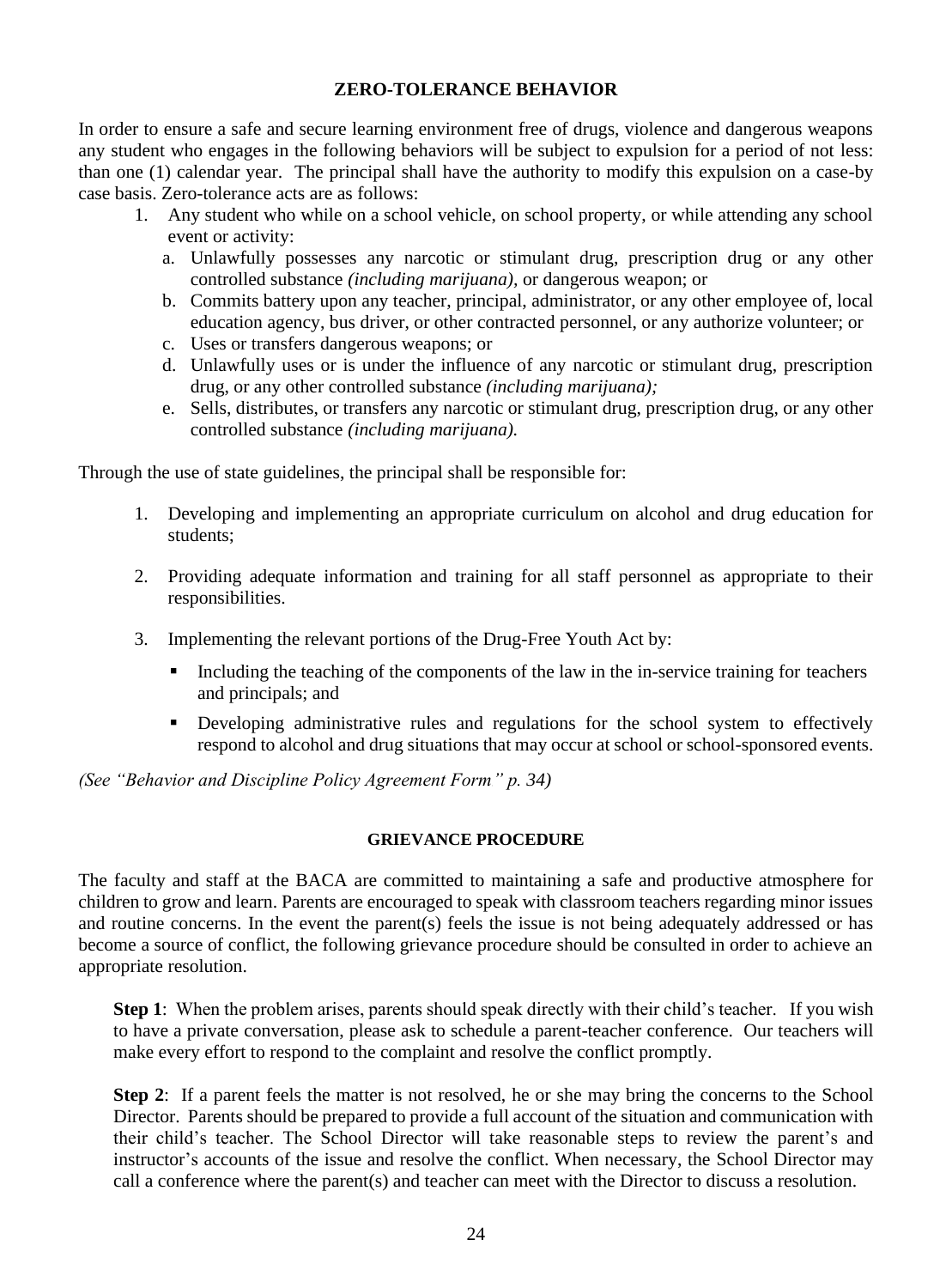**Step 3**: If a parent still feels that the matter is not resolved, he or she must submit a written account of all events to Administrative Head. The Administrative Head will make a reasonable effort to respond to the parent and resolve the matter.

#### **WEAPONS AND DANGEROUS INSTRUMENTS**

Students shall not possess, handle, transmit, use or attempt to use any dangerous weapon in the school building or on school grounds at any time, or in school vehicles, or off the grounds at a school-sponsored activity, function, or event.

"Dangerous weapon" or "weapon" means any dangerous instrument or substance, which is capable of inflicting any injury on a person. Using or threatening to use any such weapon, or instruments, or other contrived weapons in order to inflict bodily harm or with the intent to get armed is a violation of this policy.

Students who are found to have violated this policy shall be expelled for a period of not less than one (1) calendar school year. The principal shall have the authority to modify this expulsion on a case-by case basis. For purposes of the policy, "expelled" means removed from the student's regular school program where the violation occurred or removed from school attendance altogether.

GUN FREE SCHOOLS ACT OF 1994 (20USC & 8921; 18USC & 921(a) (4-5)

A student determined to have brought to school or to be in unauthorized possession on school property of a firearm shall be expelled for a period of not less than one (1) year, except that the principal may modify this expulsion on a case-by-case basis. For purposes of this subsection, "expelled" means removed from the pupil's regular school program where the violation occurred or removed from school attendance altogether, as determined by the principal.

For the purposes of the gun Free Schools Act, the term "weapon" means a firearm as such term as defined in section 921 of Title 18, United States Code. The term "firearm" means (a) any weapon *(including a starter gun)* which will or is designed to or may readily be converted to expel a projectile by the action of an explosive; (b) the frame or receiver of any such weapon; (c) any firearm muffler or firearm silencer, or (d) any destructive device as defined in Section 921 of Title 18, United States Code. Such term does not include an antique firearm.

When it is determined that a student has violated this policy, the principal of the school shall notify the student's parent or guardian and the criminal justice or juvenile delinquency system as required by law.

Students with disabilities are not exempted from the provision of the Gun-Free Schools Act, however, the provisions and procedural safeguards of the IDEA and Section 504 must be met. In addition, the IDEA requires that educational services must continue, although they may be provided in another setting, for students with disabilities who are properly expelled.

Born Again Christian Academy shall provide to the State Department of Education a description of the circumstances surrounding any expulsions imposed under the Gun Free Schools Act, including:

- a. the name of the school
- b. the number of students expelled from such school, and
- c. the types of weapons concerned.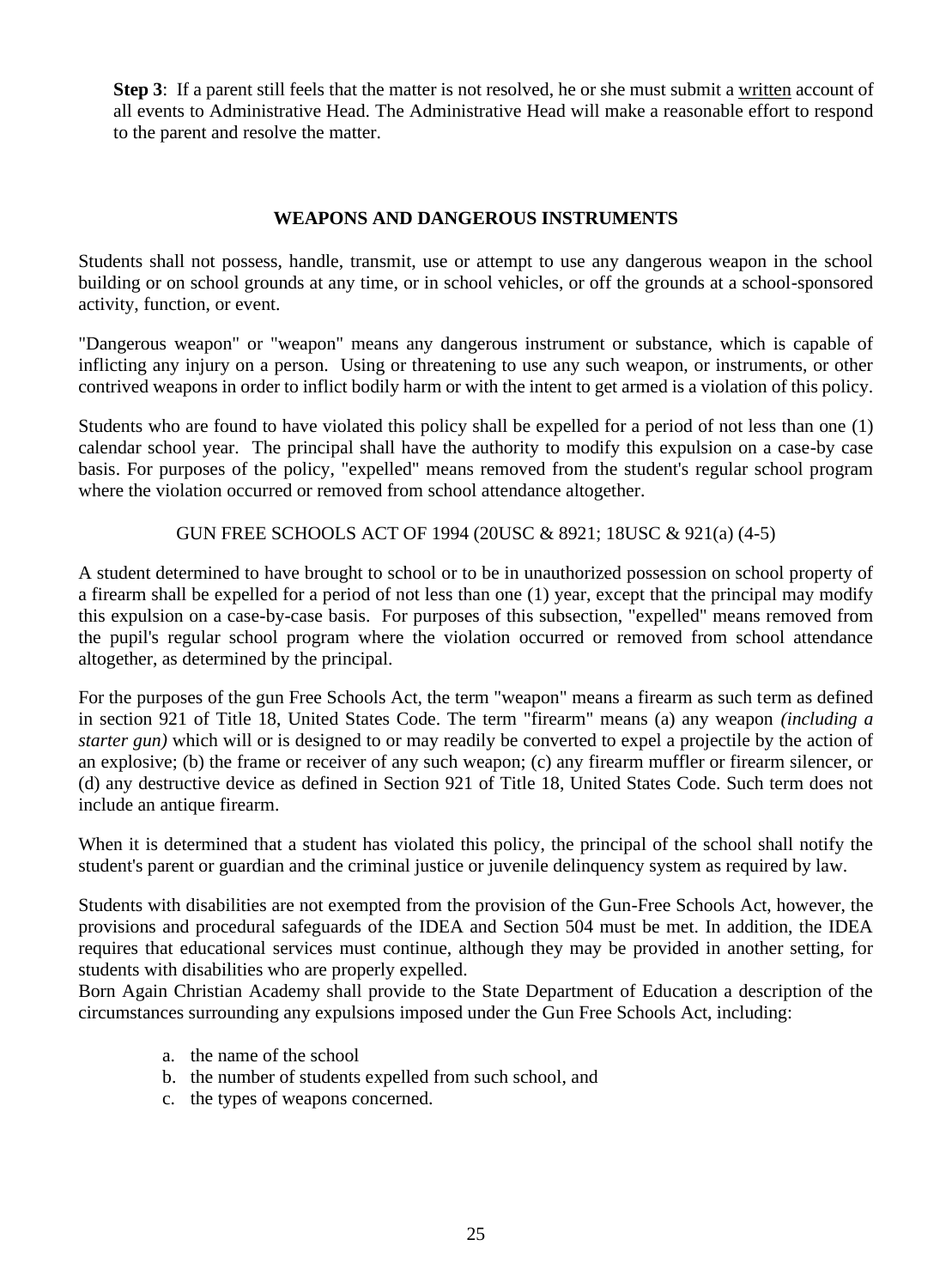#### **LUNCH PROGRAM**

Each class has a thirty-minute lunch period each day. \*Though the school provides lunch for our students, fees are not incorporated in the tuition. However, if your child brings a lunch, please do not send glass containers, carbonated beverages, or any food that needs additional preparation such as cutting, heating, or any item that your child can not handle independently. Students are expected to eat in a mannerly way. Poor table manners and loud talking during lunch are not permitted. Students participating in extended care will be given an afternoon snack. *\* Due to COVID-19, all students must bring a lunch to school (See BACA's COVID-19 Plan).*

#### **EMERGENCY PREPAREDNESS PLAN**

Periodic fire, tornado, and earthquake drills will be conducted. They will occur without prior warning. Teachers and students are instructed as to proper evacuation and safety procedures, as well as alternative routes. Drills are documented and are available for review upon request.

In the case of a fire drill or fire, all those present in the building should observe the following safety procedures following a fire alarm signal:

#### **There should be no children talking, as it is important for them to be able to hear directions from their teacher.**

- 1. Turn out lights.
- 2. Close windows and doors.
- 3. Teachers, staff and children should exit the building immediately to the parking lot to the left of the building.
- 4. Follow the evacuation route from your room.
- 5. Walk rapidly in single file; do not run.
- 6. Leave books, etc. in the classroom.
- 7. Students should stay with the teacher and the class group.
- 8. Do not block walkways and roadways.
- 9. Once outside, the teacher should take a roll of the students under their supervision. Notify the office staff and/or firefighting units of any missing students or personnel.
- 10. Watch for emergency equipment.
- 11. Do not re-enter the building until all-clear signal is given.

In the case of a tornado drill, all those present in the building should observe the following safety procedures:

- 1. Proceed to the nearest hallway or basement as designated by the evacuation plan following an intercom and/or special tone alarm.
- 2. Assume a kneeling position facing the wall with arms covering the head.
- 3. Remain quiet during the drill.
- 4. Assume the position until the all-clear signal is given.
- 5. In the event of damage to the building requiring evacuation, all teachers, students, and personnel should assemble in the parking lot to the left of the building. Individual teachers should take roll to determine any missing students notifying the office if there are any missing students or personnel.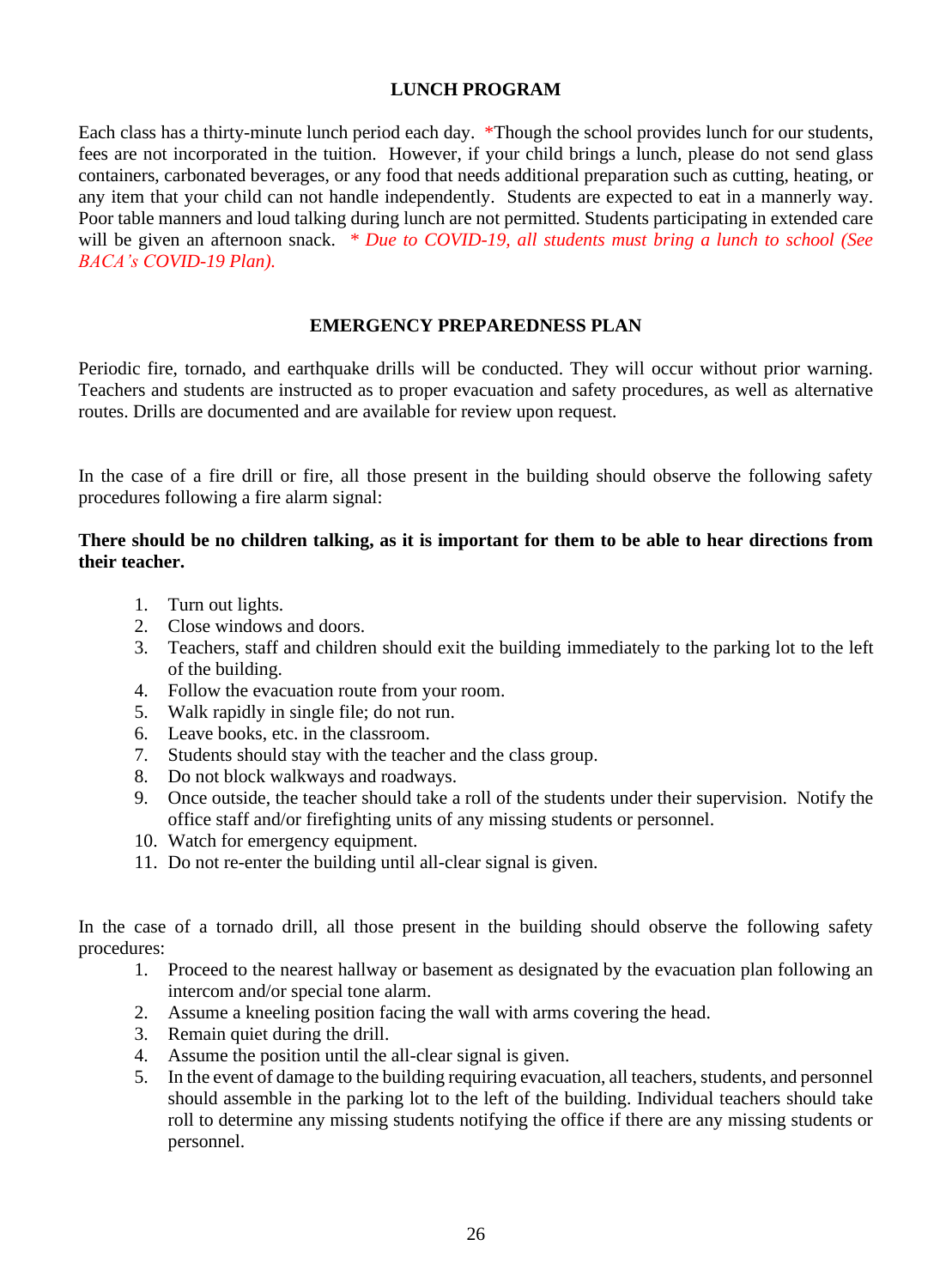In the case of an earthquake drill, all those present in the building should observe the following safety procedures:

- 1. DUCK; Duck or drop down to the floor.
- 2. COVER: Take cover under a sturdy desk, table, or other furniture. If that is not possible, seek cover against an interior wall and protect your head and neck with your arms. Avoid dangerous spots near windows, hanging objects, mirrors, or tall furniture.
- 3. HOLD: If you take cover under a sturdy piece of furniture, hold on to it and be prepared to move with it. Hold the position until the ground stops shaking and it is safe to move.

#### **FIELD TRIPS**

Individual classes participate in several class field trips, which serve to complement the total educational program. Parents will be informed of such field trips in advance, and are encouraged to attend with their child. Parents and friends of the school may serve as chaperones. A written permission slip must be signed and returned to the teacher before a student may go on the trip. Permission over the telephone is not acceptable. Therefore, it is the child and parent's responsibility to make sure the form is returned by the deadline set by the classroom teacher. Without this form, the child will have to remain at school. Also, a precaution, if the child rides the bus to the field trip, the child must ride the bus back to the school.

Some extra fees may be charged to cover the cost of your child's participation on a particular trip. Transportation for off-campus excursions will be provided by school bus or van. Students are expected to conduct themselves in a Christian manner and in a way, that enhances the reputation in the community. Disobedient students may be subject to appropriate punishment by the attending teacher, parent, or chaperone. Punishment may include, but is not limited to, a student remaining at school on future field trips.

#### **CLASS PARTIES**

Class parties may be held at designated times during the year. Class parties are usually held to celebrate Christmas, Valentine's Day, and Easter. Other special occasions may be planned to reinforce curriculum units. You will receive information from your child's teacher as these are planned.

One birthday party on the last Friday of the current month will be held for all children who have birthdays during that month. Parents are welcomed to celebrate at school. Refreshment and decorations should be kept simple. Your child's teacher will determine the most convenient time to schedule the celebration. It is fine to allow children to pass out invitations to private birthday parties. However, to prevent hurt feelings, invitations to activities that do not include everyone should not be brought to school. For those children having birthdays during the summer, a party will be scheduled at the beginning of the school year.

#### **STUDENT PICTURES**

Individual school pictures are taken in the fall and the spring of each school year. These pictures are made available for purchase to the parents approximately three weeks after the scheduled portrait day. BACA is not responsible or liable for any lost photos.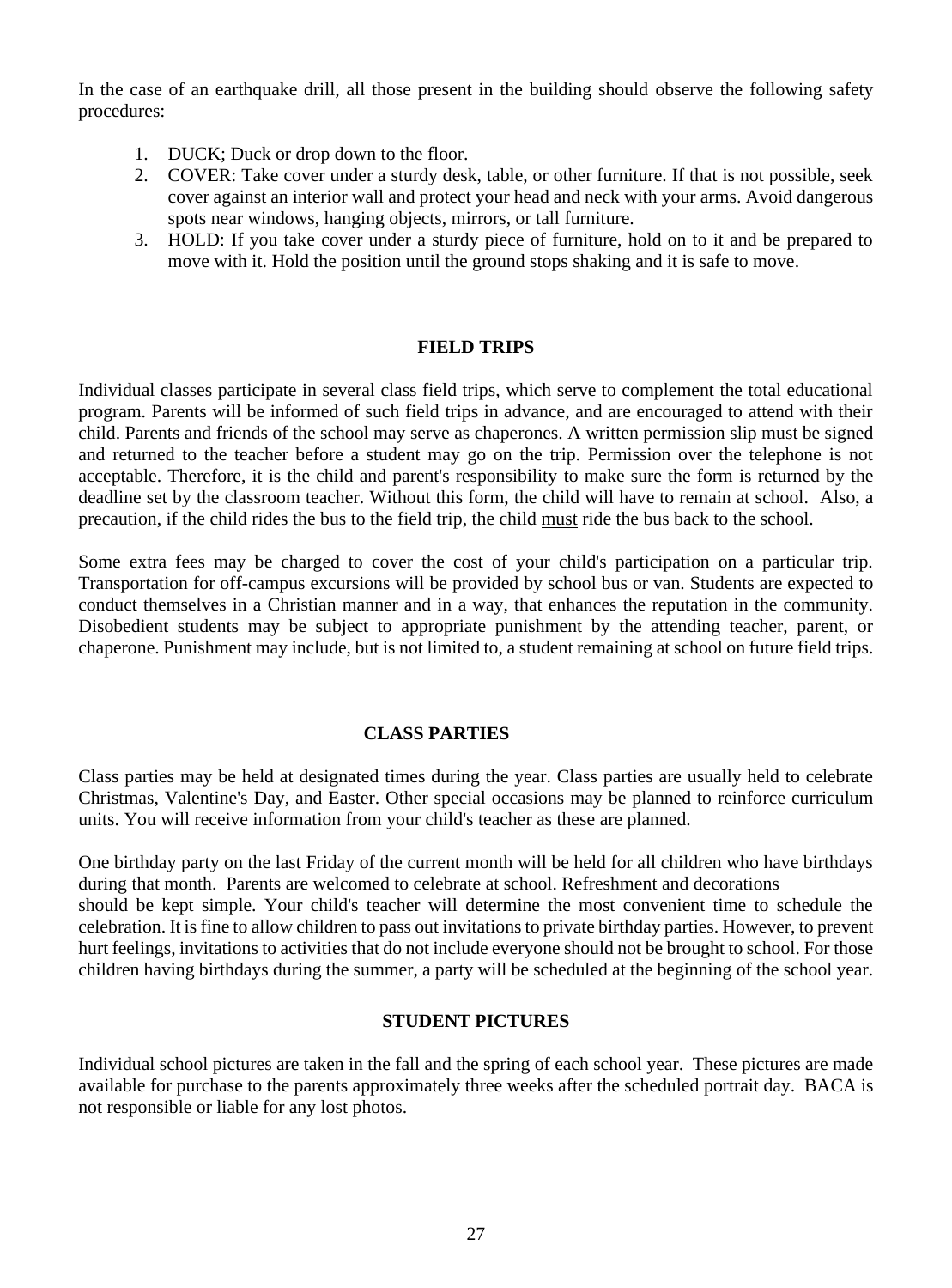#### **VOLUNTEERS**

If you have some time you can give to children and are interested in volunteering or becoming a room parent, please respond by completing the volunteer form to be sent home or contact the school office. At the end of the year awards are given according to the number of hours that are volunteered.

#### **SCHOOL VISITORS**

Parents and supporters are encouraged to visit the school and are warmly welcomed. All classroom visits should be by appointment only. Visitors should go directly to the office. Drop-in visits are discouraged because they take time from the planned schedule of the teacher and students. Appointments with teachers should be scheduled before school, after school, or during the teacher's planning period. Visitors to the school are expected to dress in neat and modest apparel. Students are not to have unauthorized visitors during school hours.

#### **AWARDS PROGRAM**

Toward the end of the academic year, students may earn awards for consistent and/or extraordinary academic performance throughout the year, outstanding work on special projects, good conduct, perfect attendance, athletic accomplishments, spiritual leadership, academic improvement, and recognition for extracurricular accomplishments.

#### **CHANGE OF INFORMATION**

It is the parent's responsibility to inform the school office of any changes in home address, telephone number, or place of employment of both the mother and the father and the name and address of the person to be contacted in case of an emergency.

*Any and all policies as outlined in this guidebook are subject to change without prior notification. Any additions or corrections of this guidebook will be documented and distributed to all currently enrolled families at the time of the change.*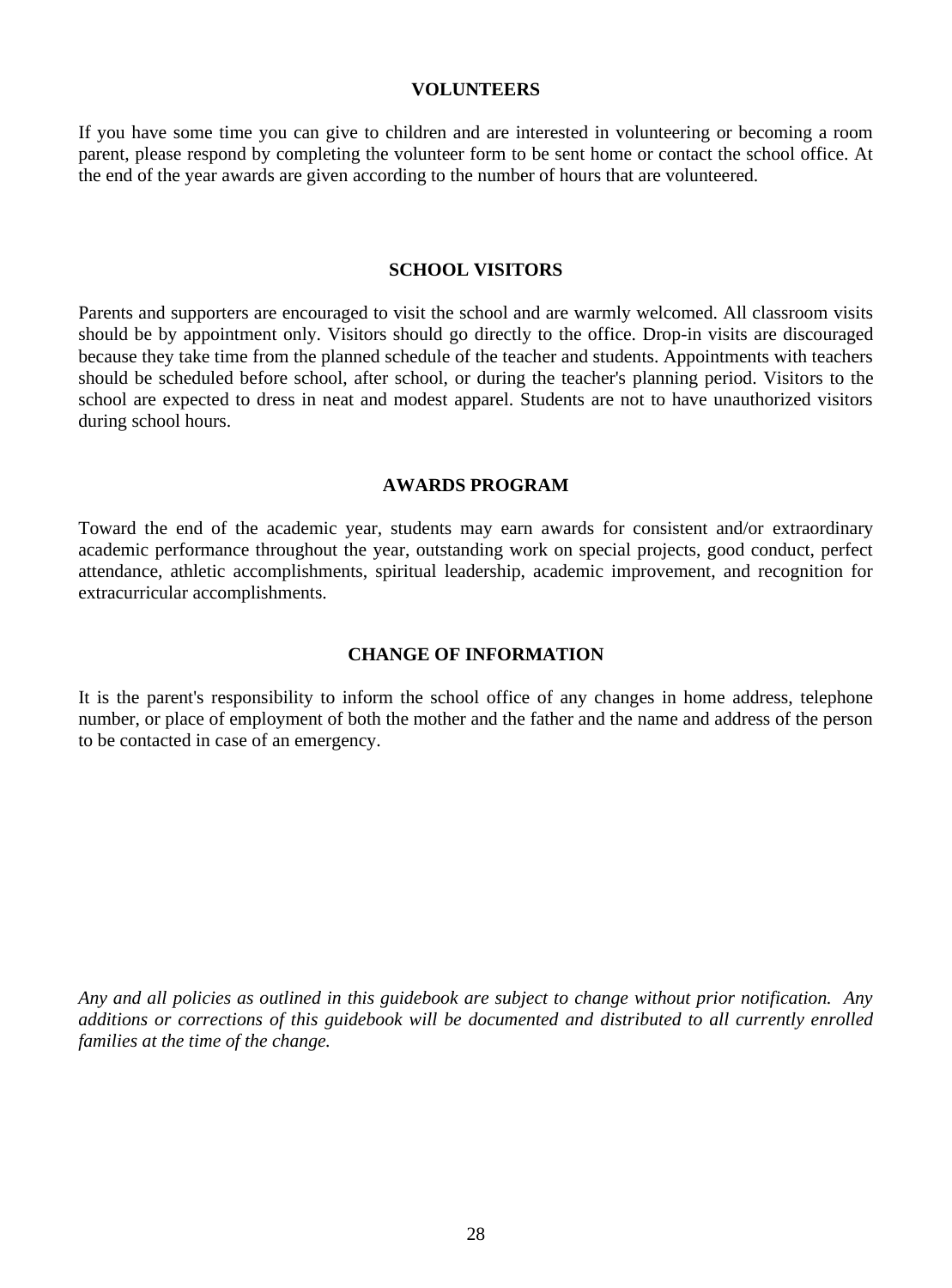| <b>JULY 2021</b> |    |    |    |           |    |              |  |  |
|------------------|----|----|----|-----------|----|--------------|--|--|
| S <sub>U</sub>   | M  | Tu | W  | <b>Th</b> | F  | $\mathsf{s}$ |  |  |
|                  |    |    |    |           | 2  | 3            |  |  |
| 4                | 5  | 6  | 7  | 8         | 9  | 10           |  |  |
| $\overline{11}$  | 12 | 13 | 14 | 15        | 16 | 17           |  |  |
| 18               | 19 | 20 | 21 | 22        | 23 | 24           |  |  |
| 25               | 26 | 27 | 28 | 29        | 30 | 31           |  |  |
|                  |    |    |    |           |    |              |  |  |

| <b>AUGUST 2021</b> |                         |    |    |    |    |    |  |  |  |
|--------------------|-------------------------|----|----|----|----|----|--|--|--|
| S <sub>U</sub>     | M                       | Tυ | W  | Th | F  | S  |  |  |  |
|                    | $\overline{\mathbf{2}}$ | 3  | 4  | 5  | 6  |    |  |  |  |
| 8                  | 9                       | 10 | 11 | 12 | 13 | 14 |  |  |  |
| 15                 | 16                      | 17 | 18 | 19 | 20 | 21 |  |  |  |
| 22                 | 23                      | 24 | 25 | 26 | 27 | 28 |  |  |  |
| 29                 | 30                      | 31 |    |    |    |    |  |  |  |
|                    |                         |    |    |    |    |    |  |  |  |

| <b>SEPTEMEBER 2021</b> |    |    |    |                |    |    |  |  |
|------------------------|----|----|----|----------------|----|----|--|--|
| S <sub>U</sub>         | M  | Tu | W  | Th             | F  | S  |  |  |
|                        |    |    |    | $\overline{2}$ | 3  |    |  |  |
| 5                      | 6  |    | 8  | 9              | 10 |    |  |  |
| 12                     | 13 | 14 | 15 | 16             | 17 | 18 |  |  |
| 19                     | 20 | 21 | 22 | 23             | 24 | 25 |  |  |
| 26                     | 27 | 28 | 29 | 30             |    |    |  |  |
|                        |    |    |    |                |    |    |  |  |

| <b>OCTOBER 2021</b> |    |    |    |           |    |                |  |
|---------------------|----|----|----|-----------|----|----------------|--|
| S <sub>U</sub>      | M  | Tu | W  | <b>Th</b> | F  | S              |  |
|                     |    |    |    |           |    | $\overline{2}$ |  |
| 3                   | 4  | 5  | 6  | 7         | 8  | 9              |  |
| 10                  | 11 | 12 | 13 | 14        | 15 | 16             |  |
| 17                  | 18 | 19 | 20 | 21        | 22 | 23             |  |
| 24                  | 25 | 26 | 27 | 28        | 29 | 30             |  |
| 31                  |    |    |    |           |    |                |  |

| <b>NOVEMBER 2021</b> |    |    |    |    |    |    |  |  |
|----------------------|----|----|----|----|----|----|--|--|
| S <sub>U</sub>       | M  | Tυ | W  | Th | F  | S  |  |  |
|                      |    | 2  | 3  | 4  | 5  |    |  |  |
| 7                    | 8  | 9  | 10 | 11 | 12 | 13 |  |  |
| 14                   | 15 | 16 | 17 | 18 | 19 | 20 |  |  |
| 21                   | 22 | 23 | 24 | 25 | 26 | 27 |  |  |
| 28                   | 29 | 30 |    |    |    |    |  |  |
|                      |    |    |    |    |    |    |  |  |

| <b>DECEMBER 2021</b> |    |    |    |    |    |    |  |  |
|----------------------|----|----|----|----|----|----|--|--|
| S <sub>U</sub>       | M  | Tυ | W  | Th | F  | S  |  |  |
|                      |    |    |    | 2  | 3  |    |  |  |
| 5                    | 6  | 7  | 8  | 9  | 10 | 11 |  |  |
| 12                   | 13 | 14 | 15 | 16 | 17 | 18 |  |  |
| 19                   | 20 | 21 | 22 | 23 | 24 | 25 |  |  |
| 26                   | 27 | 28 | 29 | 30 | 31 |    |  |  |
|                      |    |    |    |    |    |    |  |  |



 $\mathbf{B}$ <sub>GAIN</sub> **CHRISTIAN** *Love God, Serve Children, and Light the Way for Tom* **Academic Calendar 2021-2022** *(Elementary: Kindergarten – 4 th Grades)*

**SPECIAL NOTE:** Because of the ongoing COVID 19 public health crisis, this year's academic calendar is likely to change *(most the of planned activities are tentative).* As we learn more and are advised by the TN Department of Health, we will notify all employees and families of any calendar changes.

#### **FALL SEMESTER 2021**

#### **JULY**

- **5 4 th of July Holiday** *( Preschool/ Summer Program closed)*
- **6 School-wide Maintenance & Repair** *(July 5-9, Preschool/ Summer Program closed)*
- **30 School-wide In-Service Day** *(All teachers must attend)*

#### **AUGUST**

- **2** Teachers report to school *(Teacher Planning Days Aug. 2 – Aug. 6)* 1 st Tuition Due
- **5 Back-to-School Meeting via Zoom** (*6:30 p.m.)*
- **9 First day of school; dismissal at 12 noon** *(half day: morning care and aftercare will not be provided)*
- **10 First full day of school; dismissal at 3:00 p.m.** *(morning/ aftercare care begins)*
- 27 Casual Dress Day *(no uniforms)*

#### **SEPTEMBER**

- **6 Labor Day Holiday** *(school closed)*
- 8 1<sup>st</sup> Student Progress Report issued
- 24 Casual Dress Day *(no uniforms)*

#### **OCTOBER**

- 7 End of 1st Grading Period
- **8 Teacher Planning/ Recording Day** *(school closed; teachers report)*
- **11 Fall Break begins** *(school closed October 11 – 15)*
- **1 st Parent-Teacher Conference Via Zoom** *(school closed; no extended care)*
- 20 1<sup>st</sup> Report Card issued
- 27 Christmas Portraits *(Elementary School)*
- 29 Individual Classroom Fall Harvest Party Casual Dress Day *(no uniforms)*

#### **NOVEMBER**

- 7 Daylight Saving Time, 2 A.M. *(turned clocks 1 hour backwards – "fall back")*
- 17 2<sup>nd</sup> Student Progress Report issued
- 19 Casual Dress Day *(no uniforms)*
- **24 Thanksgiving Holiday begins** *(school closed November 24 – 26)*

#### **DECEMBER**

- **16 BACA Preschool & Kindergarten Christmas Program at 6 p.m.** *TENTATIVE*
- 17 Individual Classroom Christmas Party Casual Dress Day *(no uniforms)* **School dismisses at 12:00 noon** *(aftercare will not be provided)* End of 2nd grading period
- **20 Christmas Break begins** *(school closed Dec. 20, 2021 – Jan. 3, 2022)*
- **25 Christmas Day**
	- *Students report to school Inclement Weather Inclement Weather*

*School closed (holidays/ breaks: students and teachers do not report)*

*Half Day (dismissal at 12 noon)*

*Teacher In-Service Day / Teacher Planning Day (students do not report)*

*Parent-Teacher Conference (students do not report)*

*Special Programs/ Events Days*

*Lunch: Monday through Friday at 11:00 a.m. – 1:00 p.m. in the LFH; Aftercare: Monday through Friday at 3:15 p.m. – 5:30 p.m. in the LFH*

# *Make-up Schedule*

*9 days are built into this calendar for inclement weather:*

- *1-9 days: No make-up days required*
- 10<sup>th</sup> day: Make*up day will be 3/21/22*
- $\blacksquare$  *11+ days: TBA*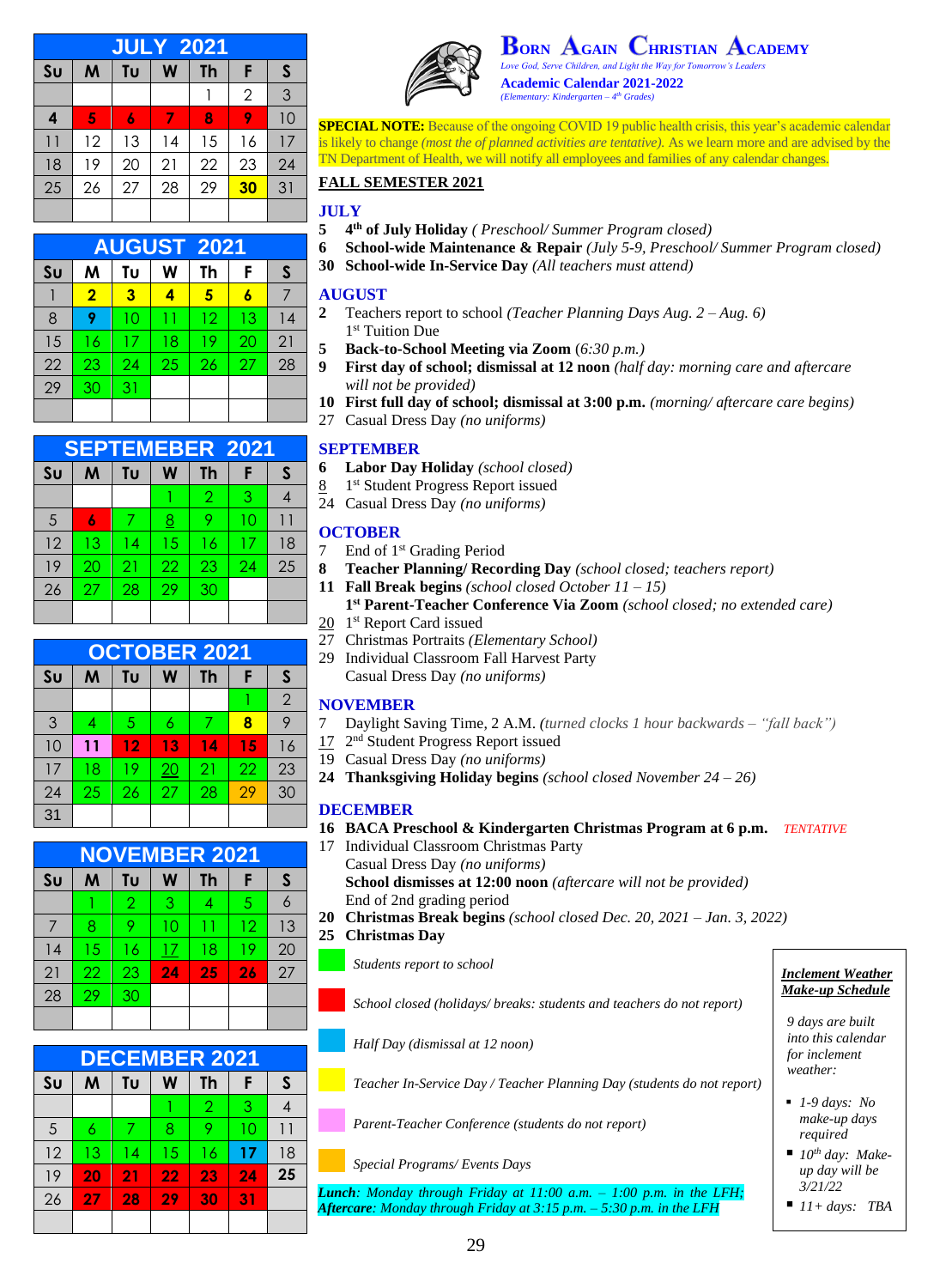| <b>JANUARY 2022</b> |    |    |                |    |    |              |  |  |
|---------------------|----|----|----------------|----|----|--------------|--|--|
| S <sub>U</sub>      | M  | Tυ | W              | Th | F  | $\mathsf{s}$ |  |  |
|                     |    |    |                |    |    |              |  |  |
| $\overline{2}$      | 3  | 4  | $\overline{5}$ | 6  |    | 8            |  |  |
| 9                   | 10 |    | 12             | 13 | 14 | 15           |  |  |
| 16                  | 17 | 18 | 19             | 20 | 21 | 22           |  |  |
| 23                  | 24 | 25 | 26             | 27 | 28 | 29           |  |  |
| 30                  | 31 |    |                |    |    |              |  |  |

| <b>FEBRURY 2022</b> |    |    |                |    |    |    |  |  |
|---------------------|----|----|----------------|----|----|----|--|--|
| S <sub>U</sub>      | M  | Tυ | W              | Th | F  | S  |  |  |
|                     |    |    | $\overline{2}$ | 3  | 4  | 5  |  |  |
| 6                   | 7  | 8  | 9              | 10 | 11 | 12 |  |  |
| 13                  | 14 | 15 | 16             | 17 | 18 | 19 |  |  |
| 20                  | 21 | 22 | 23             | 24 | 25 | 26 |  |  |
| 27                  | 28 |    |                |    |    |    |  |  |
|                     |    |    |                |    |    |    |  |  |

| <b>MARCH 2022</b> |    |    |                |           |    |    |
|-------------------|----|----|----------------|-----------|----|----|
| S <sub>U</sub>    | M  | Tu | W              | <b>Th</b> | F  | S  |
|                   |    |    | $\overline{2}$ | 3         | 4  | 5  |
| 6                 |    | 8  | 9              | 10        | 11 | 12 |
| 13                | 14 | 15 | 16             | 17        | 18 | 19 |
| 20                | 21 | 22 | 23             | 24        | 25 | 26 |
| 27                | 28 | 29 | 30             | 31        |    |    |
|                   |    |    |                |           |    |    |

| <b>APRIL 2022</b> |          |                 |           |                 |    |                |
|-------------------|----------|-----------------|-----------|-----------------|----|----------------|
| S <sub>U</sub>    | M        | Tυ              | W         | Th              | F  | S              |
|                   |          |                 |           |                 |    | $\overline{2}$ |
| 3                 | <u>4</u> | $\overline{5}$  | <u> 6</u> | 7               | 8  | 9              |
| 10                | 11       | $\overline{12}$ | 13        | $\overline{14}$ | 15 | 16             |
| 17                | 18       | 19              | 20        | 21              | 22 | 23             |
| 24                | 25       | 26              | 27        | 28              | 29 | 30             |
|                   |          |                 |           |                 |    |                |

| <b>MAY 2022</b> |                |                         |                |                |          |    |
|-----------------|----------------|-------------------------|----------------|----------------|----------|----|
| S <sub>U</sub>  | M              | Tυ                      | W              | <b>Th</b>      | F        | S  |
|                 | $\overline{2}$ | $\overline{\mathbf{3}}$ | $\overline{4}$ | $\overline{5}$ | <u>6</u> |    |
| 8               | 9              | 10                      | 11             | 12             | 13       | 4  |
| 15              | 16             | 17                      | 18             | 19             | 20       | 21 |
| 22              | 23             | 24                      | 25             | 26             | 27       | 28 |
| 29              | 30             | 31                      |                |                |          |    |
|                 |                |                         |                |                |          |    |

| <b>JUNE 2022</b> |    |    |    |                |    |    |
|------------------|----|----|----|----------------|----|----|
| S <sub>U</sub>   | M  | Tυ | W  | <b>Th</b>      | F  | S  |
|                  |    |    |    | $\overline{2}$ | 3  |    |
| 5                | 6  |    | 8  | 9              | 10 |    |
| 12               | 13 | 4  | 15 | 16             | 17 | 18 |
| 19               | 20 | 21 | 22 | 23             | 24 | 25 |
| 26               | 27 | 28 | 29 | 30             | 31 |    |
|                  |    |    |    |                |    |    |



**ORN GAIN HRISTIAN CADEMY** *Love God, Serve Children, and Light the Way for Tomorrow's Leaders*

**Academic Calendar 2021-2022** *(Elementary: Kindergarten – 4 th Grades)*

**SPECIAL NOTE:** Because of the ongoing COVID 19 public health crisis, this year's academic calendar is likely to change *(most the of planned activities are tentative).* As we learn more and are advised by the TN Department of Health, we will notify all employees and families of any calendar changes.

#### **SPRING SEMESTER 2022**

#### **JANUARY**

- **1 New Year's Day**
- **3 Christmas Break continues** *(school closed Dec. 21, 2021 – Jan. 3, 2022)*
- **4 Teacher Planning/ Recording Day** *(school closed; teachers report)*
	- **5 Students report back to school**  2<sup>nd</sup> Report Card issued
- **17 Dr. Martin Luther King, Jr. Holiday** *(school closed)*
- 28 100 Days of School Celebration Casual Dress Day *(no uniforms)*

#### **FEBRUARY**

- 1 Elementary School Enrollment begins
- $\overline{2}$ 3<sup>rd</sup> Student Progress Report issued
- 14 Valentine's Day Party at 2:30 p.m. *(students may dress casually)*
- **21 School***-***wide In-Service Day** *(school closed; teachers report)*
- 25 African American/ Multicultural Observance *(individual class activity; students may dress casually or in African attire)*

#### **MARCH**

- 1 Kindergarten Graduation Pictures *("caps & gowns")*
- 2 Spring Portraits *(Elementary School, 1st – 4 th Grades)*
- 10 End of 3rd grading period
- **11 Teacher Planning/ Recording Day** *(school closed; teachers report)*
- 13 Daylight Saving Time, 2 A.M. *(turned clocks 1 hour forward – "spring forward")*
- **14 Spring Break begins** *(school closed March 14- 18)*
- **21 2 nd Parent-Teacher Conference Via Zoom** *(school closed; no extended care)*
- 23 3<sup>rd</sup> Report Card issued
- 25 Casual Dress Day *(no uniforms)*

#### **APRIL**

- 4 **Stanford Achievement Test Week begins for K-4** *(April 4 – 8)*
- **9 Open House/ Enrollment Day**, 10:00 am 2:45 pm *(by appointment only)*
- **15 Good Friday Holiday** *(school closed; aftercare will not be provided)*
- 20 4<sup>th</sup> Student Progress Report
- 25 Kindergarten Graduation Activity Week begins *(April 25 – 29)*
- 29 Casual Dress Day *(no uniforms)*

#### **MAY**

- 2 Teacher Appreciation Week (*May 2-6)*
- **21 BACA Preschool & Kindergarten Graduation Program** *(Saturday, 10 a.m. at BAC)*
- **26 Last day of school; school dismisses at 12:00 noon (***aftercare will not be provided)* End of 4th grading period
- **27 Teacher Planning/ Recording Day** *(teachers report; also last day for teachers)*

#### **JUNE**

- 6 **BACA Summer Programs begins** *(June 6th – July 28th)*
- 20 **Juneteenth: Freedom Day** *(school closed) Inclement Weather*

*Students report to school*

*School closed (holidays/ breaks: students and teachers do not report)*

*Half Day (dismissal at 12 noon)*

*Teacher In-Service Day / Teacher Planning Day (students do not report)*

*Parent-Teacher Conference (students do not report)*

*Special Programs/ Events Days Lunch: Monday through Friday at 11:00 a.m. – 1:00 p.m. in the LFH; Aftercare: Monday through Friday at 3:15 p.m. –*

*5:30 p.m. in the LFH*

30



*9 days are built into this calendar for inclement weather:*

- *1-9 days: No make-up days required*
- *10<sup>th</sup> day: Makeup day will be 3/21/22*
- $\blacksquare$  *11+ days: TBA*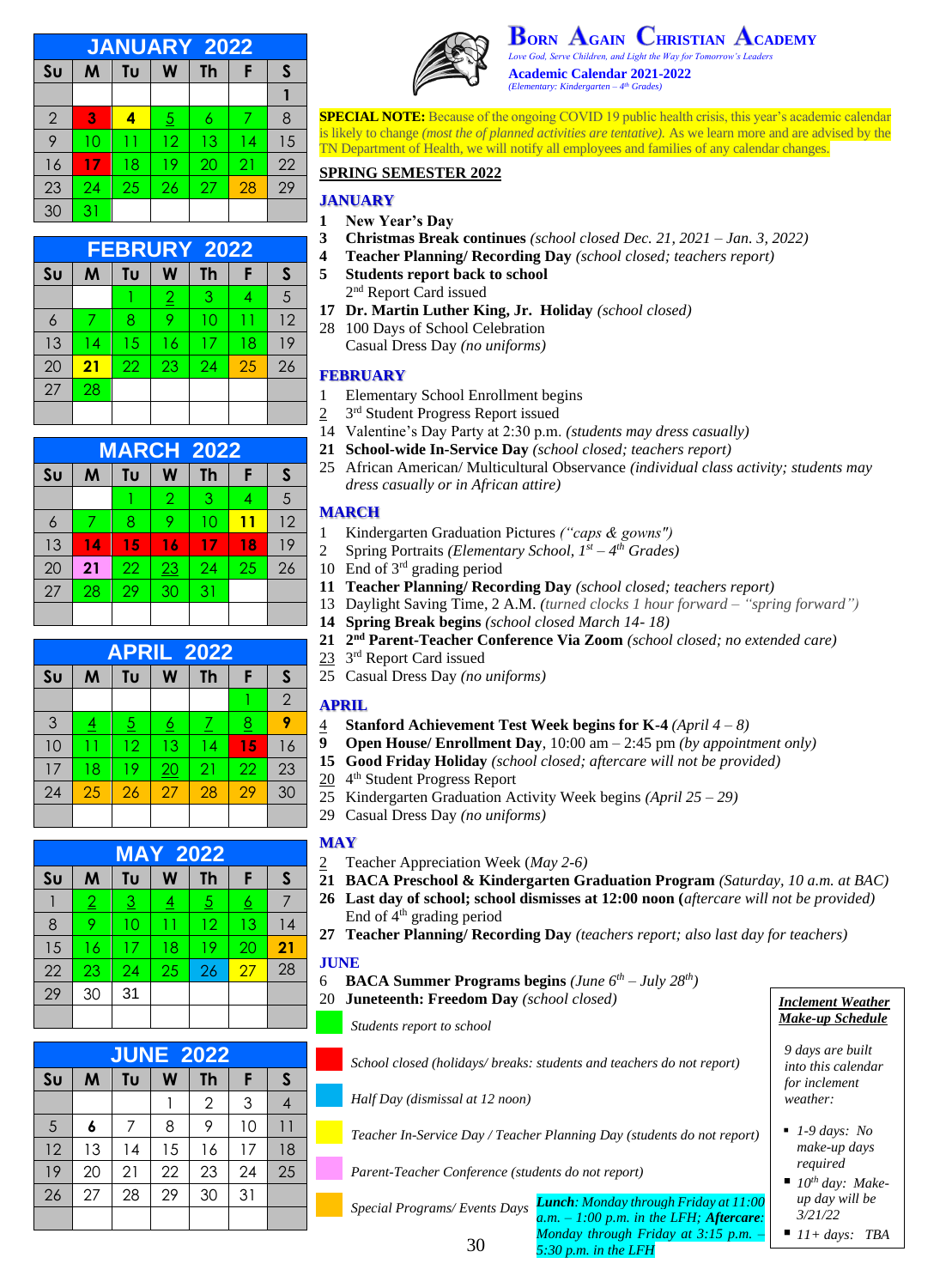# **Parent-Student Handbook Sign-off Sheet**

*Please read over carefully all the sections in the handbook with your child(ren). After reading the handbook, parents/guardians and all students are to sign the form below and return it to your child's teacher within the first full week of school.*

My child and I have read and discussed the 2021-2022 Born Again Christian Academy Student-Parent Handbook. I, , have read and understand that the handbook contains information that my child and I may need during the school year. My child and I also understand the expectations and guidelines for student behavior at school.

Therefore, my signature and my child(ren)'s signature below indicates that I agree with the policies and procedures within the Born Again Christian Academy Parent-Student Handbook.

Child's Name

Parent's Name (Print)

Parent's Signature

Date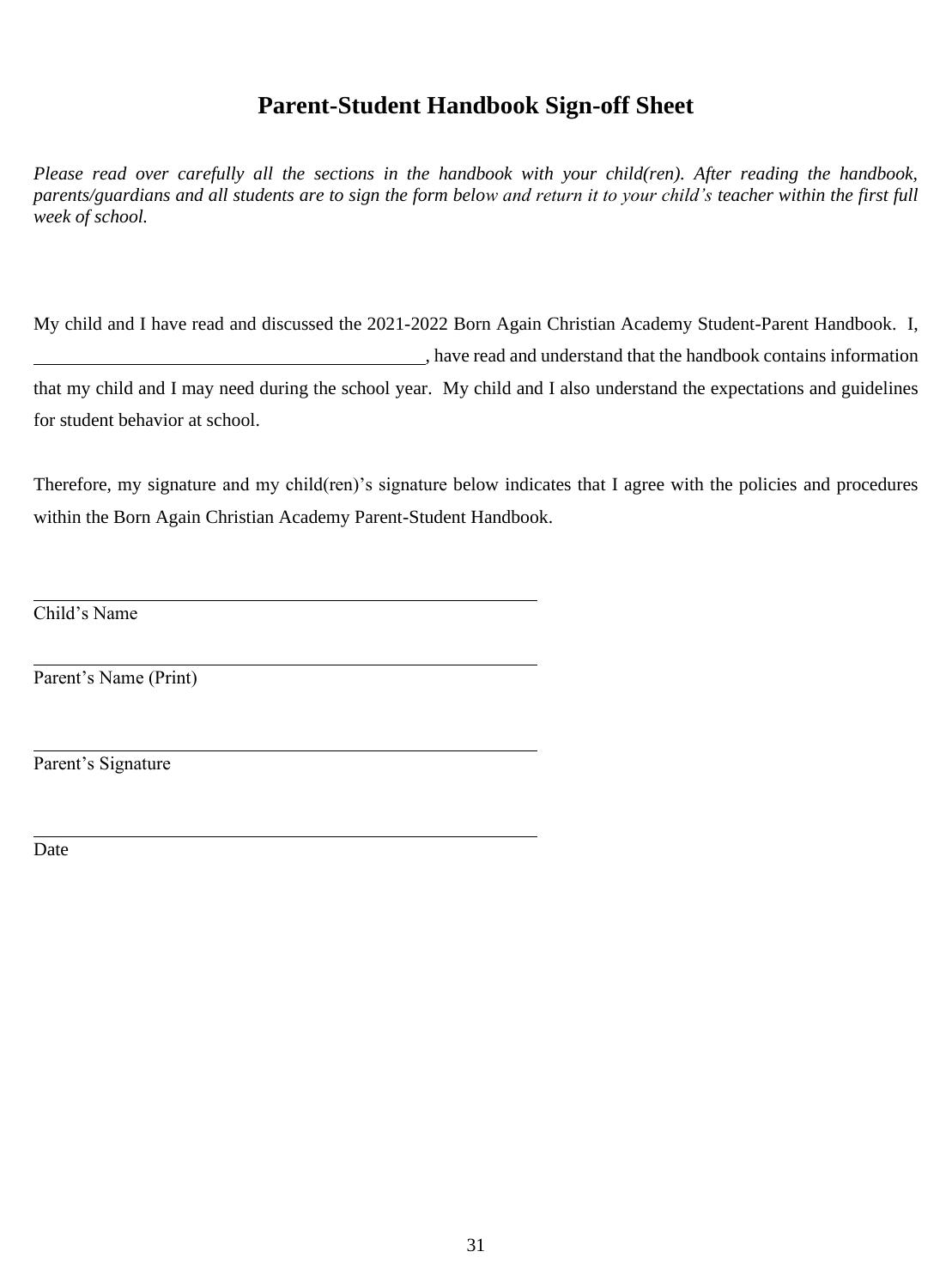# **Internet Usage Agreement Form**

**Prior to receiving authorization to use the internet, students and their parents/ guardians must sign the following permission and contract document of Born Again Christian Academy** 

#### **Parental Contract**

I give my permission for to participate in the use of the Internet, a worldwide telecommunications network, via Born Again Christian Academy computer systems. I realize that my child will be able to access major networks throughout the world using the Internet. I understand that this access is designed and intended for educational purposes only. I also understand that my child will receive instruction in the appropriate use of this resource.

I realize the Internet contains material that is inappropriate for school purposes. I support the school's position that students are responsible for not accessing such material. Such unacceptable use of the network will result in the suspension of all privileges. I will not hold Born Again Christian Academy accountable for unsuitable materials acquired by my child through Internet usage at school. I further understand that any violation of the regulations in this policy is unethical and may constitute a criminal offense. Should I commit any violation, my access privileges may be revoked and appropriate school discipline and/or legal action may be taken.

| I acknowledge that<br><u> 1989 - Johann Stoff, deutscher Stoff, der Stoff, der Stoff, der Stoff, der Stoff, der Stoff, der Stoff, der S</u>                                                                                    | and I have read the "Born Again Christian" |  |
|--------------------------------------------------------------------------------------------------------------------------------------------------------------------------------------------------------------------------------|--------------------------------------------|--|
| Academy Internet Use Policy and Procedures" and this authorization form.                                                                                                                                                       |                                            |  |
|                                                                                                                                                                                                                                |                                            |  |
| Parent or Guardian's Name: 1986. [19] Daniel Mannes (1996) and the Country of Taranton Countries (1996) and the Countries of the Countries of the Countries of the Countries of the Countries of the Countries of the Countrie |                                            |  |
|                                                                                                                                                                                                                                |                                            |  |
| Parent or Guardian's Signature:                                                                                                                                                                                                |                                            |  |
|                                                                                                                                                                                                                                |                                            |  |
| Date:                                                                                                                                                                                                                          |                                            |  |

#### **Student Contract**

I understand that use of the Born Again Christian Academy's computer systems is a privilege and I will abide by the "Internet Use Policy and Procedures". I understand that the Internet contains material inappropriate for school use and, therefore, will take personal responsibility not to access this material. I recognize that it is impossible for Born Again Christian Academy to prevent access to all controversial materials, and I will not hold them responsible for materials found or acquired on the network.

| Date: |
|-------|
|       |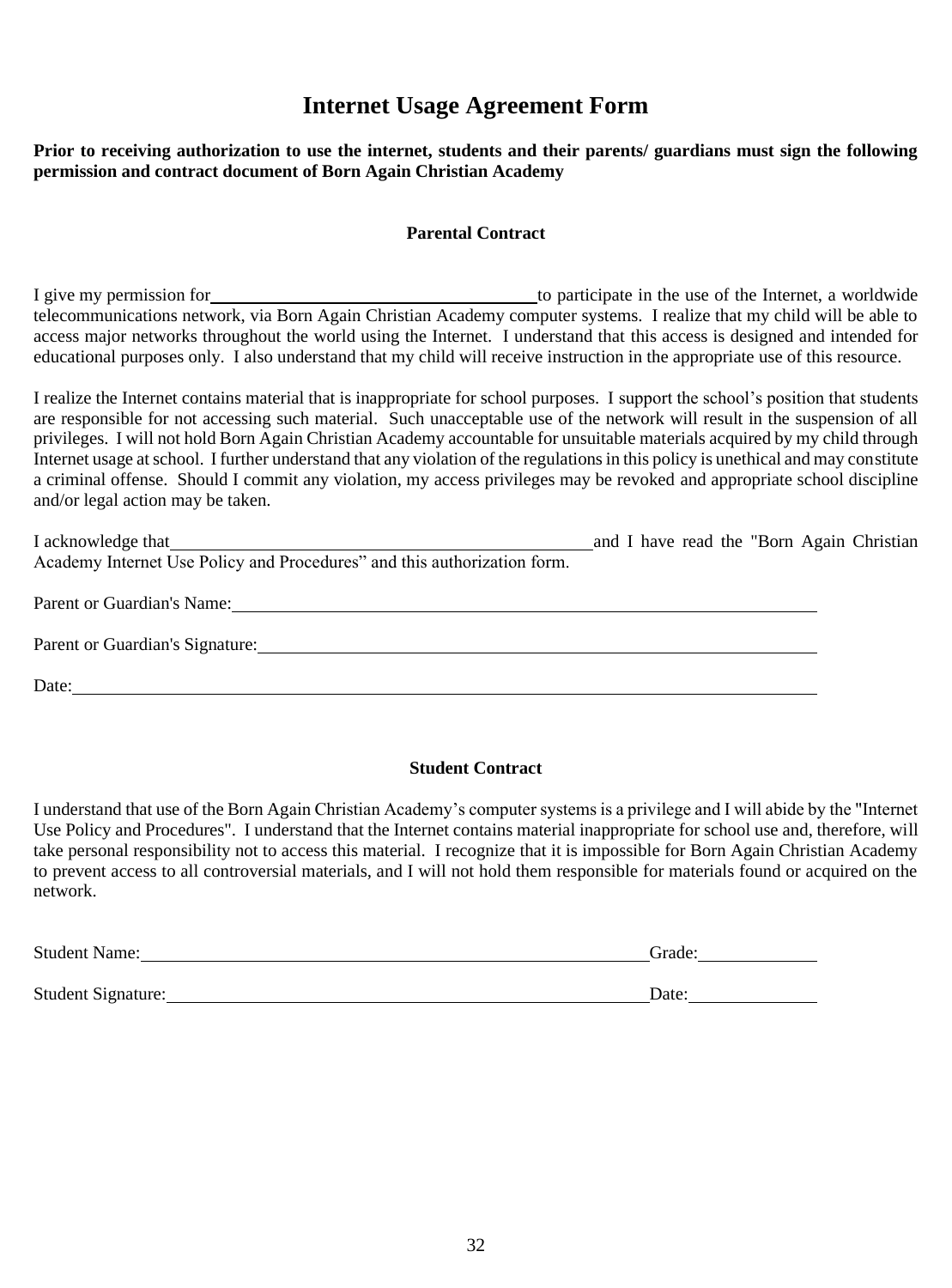## **Publication, Photo, or Release of Information Form**

Born Again Christian Academy may need to release for publication certain information concerning your child from time to time. This information released for publication may include the student's name, class, participation in officially recognized activities and sports, degrees, honors, awards, photographs and videos, etc.… In order to do so, we need the consent of the student and the parent or legal guardian to publish photos or other publications. Please read and sign only **ONE** of the choices below:

I, being the parent or legal guardian of (student name) do hereby consent to and give Born Again Christian Academy the right to use photographs for press releases and other publications of my child.

| Parent or Legal Guardian Signature | Date |
|------------------------------------|------|
|------------------------------------|------|

**Or**

I, being the parent or legal guardian of (student name) **DO NOT** want photographs for press releases and/or other publications of my child to be used by Born Again Christian Academy.

| Parent or Legal Guardian Signature | Date |
|------------------------------------|------|
|------------------------------------|------|